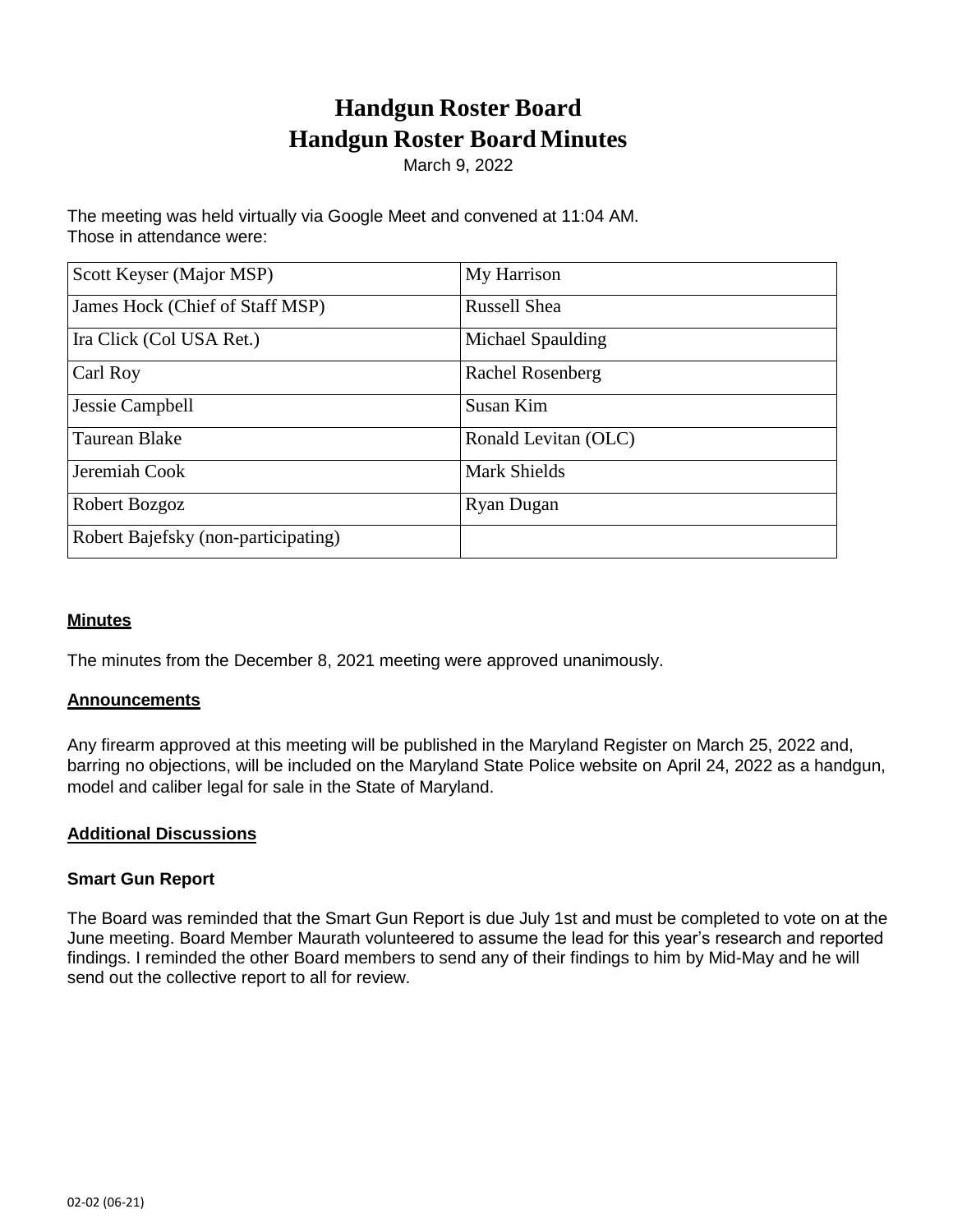# **Agenda**

# Tabled Petitions Reviewed March 9, 2022

| Docket No.                                                                                                                                                                                                                                                                                                                                                                                                                                                                                                                                                                                                                                         | Make                            | Model | Caliber | Date<br>Received |  |
|----------------------------------------------------------------------------------------------------------------------------------------------------------------------------------------------------------------------------------------------------------------------------------------------------------------------------------------------------------------------------------------------------------------------------------------------------------------------------------------------------------------------------------------------------------------------------------------------------------------------------------------------------|---------------------------------|-------|---------|------------------|--|
|                                                                                                                                                                                                                                                                                                                                                                                                                                                                                                                                                                                                                                                    | <b>PALMETTO</b><br><b>STATE</b> |       |         |                  |  |
| <b>ARMORY</b><br>21335<br>KS-47 G2 Pistol<br>7.62X39mm<br>02/16/2022<br>The Board examined a sample and received an oral and written report from MSP Firearms/Toolmarks<br>Examiner. Consideration of the firearm was based on the criteria established in Statue;<br>concealability, ballistic accuracy, weight, quality of material, quality of manufacture, reliability as to<br>safety, caliber, detectability and utility for legitimate sporting activities, self-protection or law<br>enforcement.<br>The Board voted unanimously to approve the firearm in all the above-mentioned calibers as it meets<br>the criteria stated in statute. |                                 |       |         |                  |  |
|                                                                                                                                                                                                                                                                                                                                                                                                                                                                                                                                                                                                                                                    |                                 |       |         |                  |  |
|                                                                                                                                                                                                                                                                                                                                                                                                                                                                                                                                                                                                                                                    |                                 |       |         |                  |  |
|                                                                                                                                                                                                                                                                                                                                                                                                                                                                                                                                                                                                                                                    |                                 |       |         |                  |  |
|                                                                                                                                                                                                                                                                                                                                                                                                                                                                                                                                                                                                                                                    |                                 |       |         |                  |  |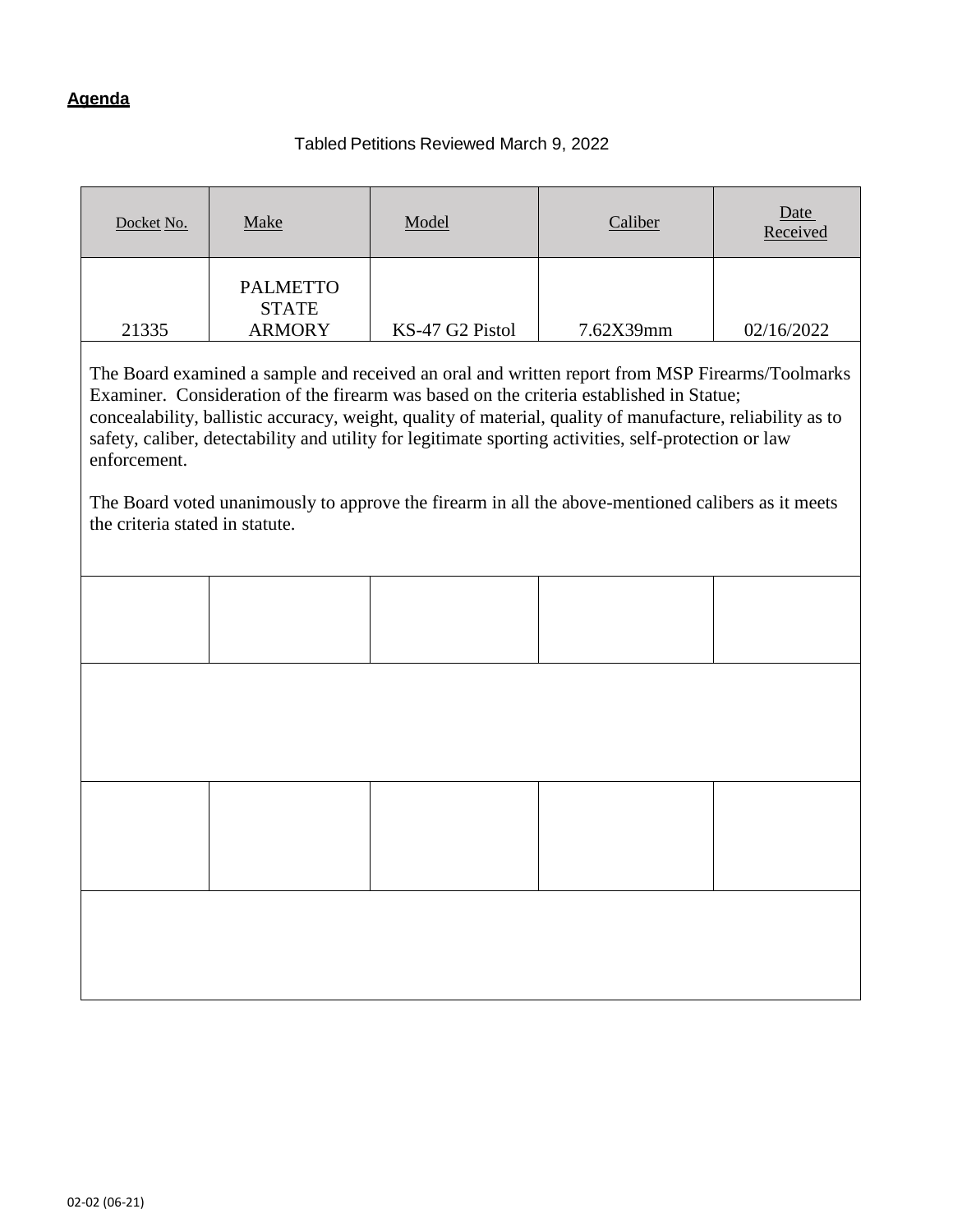# Regular Petitions Reviewed March 9, 2022

| Docket No.                                                                                                                                                                                                                                                                                                                                                                                                                                                                                                                                                                                                                                                                                                                                                                                                                                                                                                                                                                                                                | Make                                | Model            | Caliber                          | Date<br>Received |  |
|---------------------------------------------------------------------------------------------------------------------------------------------------------------------------------------------------------------------------------------------------------------------------------------------------------------------------------------------------------------------------------------------------------------------------------------------------------------------------------------------------------------------------------------------------------------------------------------------------------------------------------------------------------------------------------------------------------------------------------------------------------------------------------------------------------------------------------------------------------------------------------------------------------------------------------------------------------------------------------------------------------------------------|-------------------------------------|------------------|----------------------------------|------------------|--|
| 22001                                                                                                                                                                                                                                                                                                                                                                                                                                                                                                                                                                                                                                                                                                                                                                                                                                                                                                                                                                                                                     | <b>HECKLER &amp;</b><br><b>KOCH</b> | P <sub>9</sub> S | 45 ACP                           | 10/29/2021       |  |
| The Board examined a sample and received an oral and written report from MSP Firearms/Toolmarks<br>Examiner. Consideration of the firearm was based on the criteria established in Statue;<br>concealability, ballistic accuracy, weight, quality of material, quality of manufacture, reliability as to<br>safety, caliber, detectability and utility for legitimate sporting activities, self-protection or law<br>enforcement.<br>The Board voted unanimously to approve the firearm in all the above-mentioned calibers as it meets<br>the criteria stated in statute.                                                                                                                                                                                                                                                                                                                                                                                                                                                |                                     |                  |                                  |                  |  |
|                                                                                                                                                                                                                                                                                                                                                                                                                                                                                                                                                                                                                                                                                                                                                                                                                                                                                                                                                                                                                           |                                     |                  |                                  |                  |  |
| 22002                                                                                                                                                                                                                                                                                                                                                                                                                                                                                                                                                                                                                                                                                                                                                                                                                                                                                                                                                                                                                     | <b>BEARMAN</b><br><b>INDUSTRIES</b> | BBG9             | $9 \text{ mm}$                   | 11/24/2021       |  |
| The Board examined a sample and received an oral and written report from MSP Firearms/Toolmarks<br>Examiner which indicated the initial test fire shot one cartridge from one barrel, and the second test<br>fire shot the second cartridge from the other barrel. When two more cartridges were loaded to test fire<br>again, both cartridges fired simultaneously. The crossbolt safety was not functional. None of the shots<br>hit the target. This is an issue with reliability as to safety, quality of manufacture, and ballistic<br>accuracy. Consideration of the firearm was based on the criteria established in Statue; concealability,<br>ballistic accuracy, weight, quality of material, quality of manufacture, reliably as to safety, caliber,<br>detectability and utility for legitimate sporting activities, self-protection or law enforcement.<br>The Board voted unanimously to disapprove the firearm in all the above-mentioned calibers as it<br>failed to meet the criteria stated in statute. |                                     |                  |                                  |                  |  |
|                                                                                                                                                                                                                                                                                                                                                                                                                                                                                                                                                                                                                                                                                                                                                                                                                                                                                                                                                                                                                           |                                     |                  |                                  |                  |  |
| 22003                                                                                                                                                                                                                                                                                                                                                                                                                                                                                                                                                                                                                                                                                                                                                                                                                                                                                                                                                                                                                     | <b>COSAINT ARMS</b>                 | COS21            | 9 mm, 45 ACP, 10<br>mm, 38 Super | 12/01/2021       |  |

The Board examined a sample and received an oral and written report from MSP Firearms/Toolmarks Examiner. Consideration of the firearm was based on the criteria established in Statue; concealability, ballistic accuracy, weight, quality of material, quality of manufacture, reliability as to safety, caliber, detectability and utility for legitimate sporting activities, self-protection or law enforcement.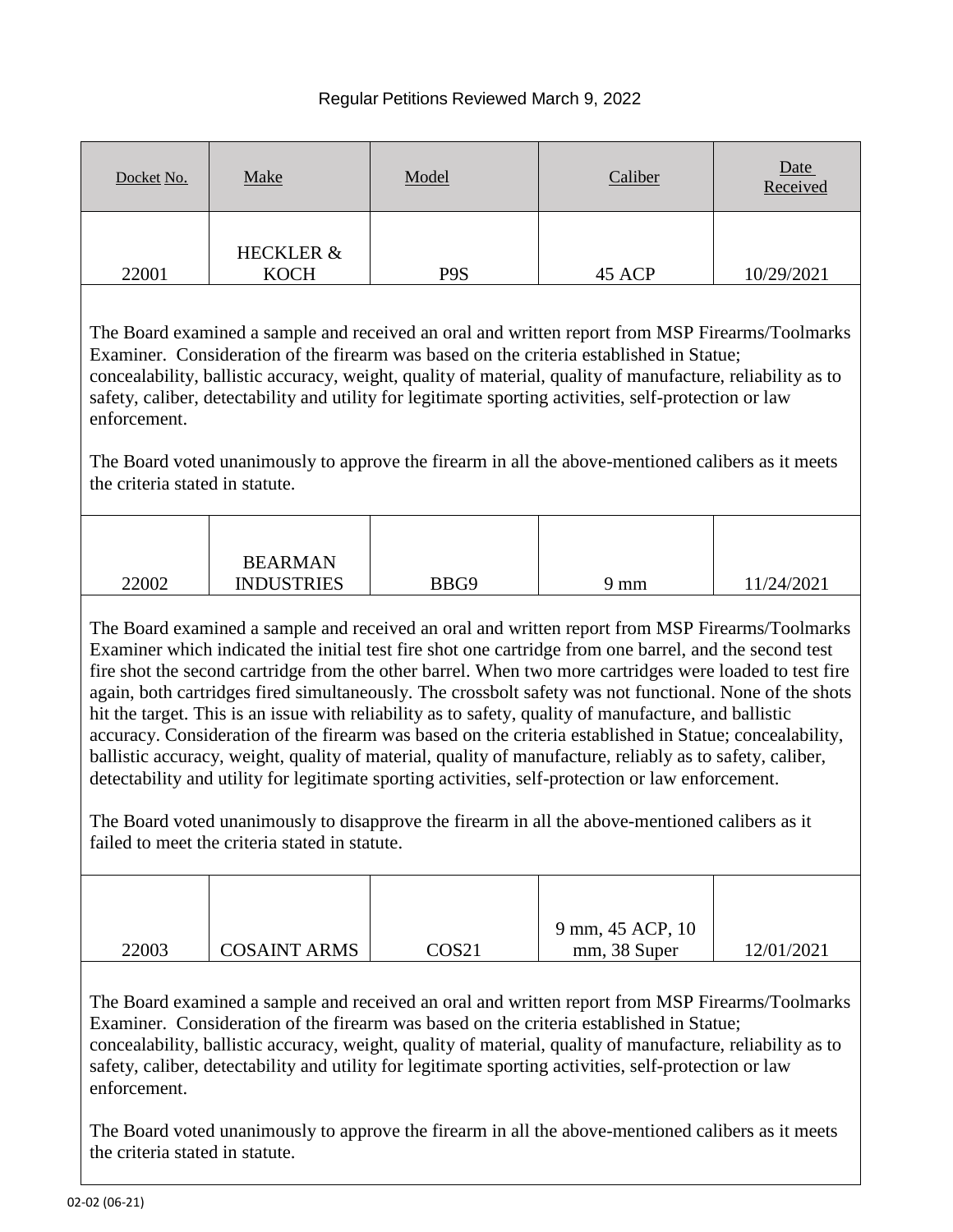| Docket No.                                                                                                                                                       | <b>Make</b>                                                                                                                                                      | Model                                                       | Caliber                                                                                           | Date<br>Received |  |
|------------------------------------------------------------------------------------------------------------------------------------------------------------------|------------------------------------------------------------------------------------------------------------------------------------------------------------------|-------------------------------------------------------------|---------------------------------------------------------------------------------------------------|------------------|--|
| 22004                                                                                                                                                            | CZ/COLTS MFG.<br>CO.                                                                                                                                             | Colt Z <sub>40</sub>                                        | 40 S&W                                                                                            | 11/29/2021       |  |
| The petition before the Board was for an enhanced model addition to a handgun that had previously<br>been approved. The Board unanimously approved the addition. |                                                                                                                                                                  |                                                             |                                                                                                   |                  |  |
| 22005                                                                                                                                                            | <b>HECKLER &amp;</b><br><b>KOCH</b>                                                                                                                              | VP9 Match                                                   | $9 \text{ mm}$                                                                                    | 12/03/2021       |  |
|                                                                                                                                                                  |                                                                                                                                                                  | been approved. The Board unanimously approved the addition. | The petition before the Board was for an enhanced model addition to a handgun that had previously |                  |  |
| 22006                                                                                                                                                            | <b>ISRAEL</b><br><b>WEAPON</b><br><b>INDUSTRIES</b><br>(IWI US)                                                                                                  | <b>GALIL ACE SAR</b><br><b>GEN II PISTOL</b>                | 5.56 NATO, 223<br>Rem                                                                             | 12/03/2021       |  |
|                                                                                                                                                                  | approved. The Board unanimously approved the addition.                                                                                                           |                                                             | The petition before the Board was for a caliber addition to a handgun that had previously been    |                  |  |
| 22007                                                                                                                                                            | <b>CHARTER</b><br>ARMS/CHARCO<br>INC.                                                                                                                            | PINK LADY                                                   | 22 LR                                                                                             | 12/13/2021       |  |
| The petition before the Board was for a caliber addition to a handgun that had previously been<br>approved. The Board unanimously approved the addition.         |                                                                                                                                                                  |                                                             |                                                                                                   |                  |  |
| 22008                                                                                                                                                            | SMITH &<br><b>WESSON</b>                                                                                                                                         | M&P 10 M2.0 Full<br><b>Size</b>                             | $10 \text{ mm}$                                                                                   | 12/14/2021       |  |
|                                                                                                                                                                  | The petition before the Board was for an enhanced model addition to a handgun that had previously<br>been approved. The Board unanimously approved the addition. |                                                             |                                                                                                   |                  |  |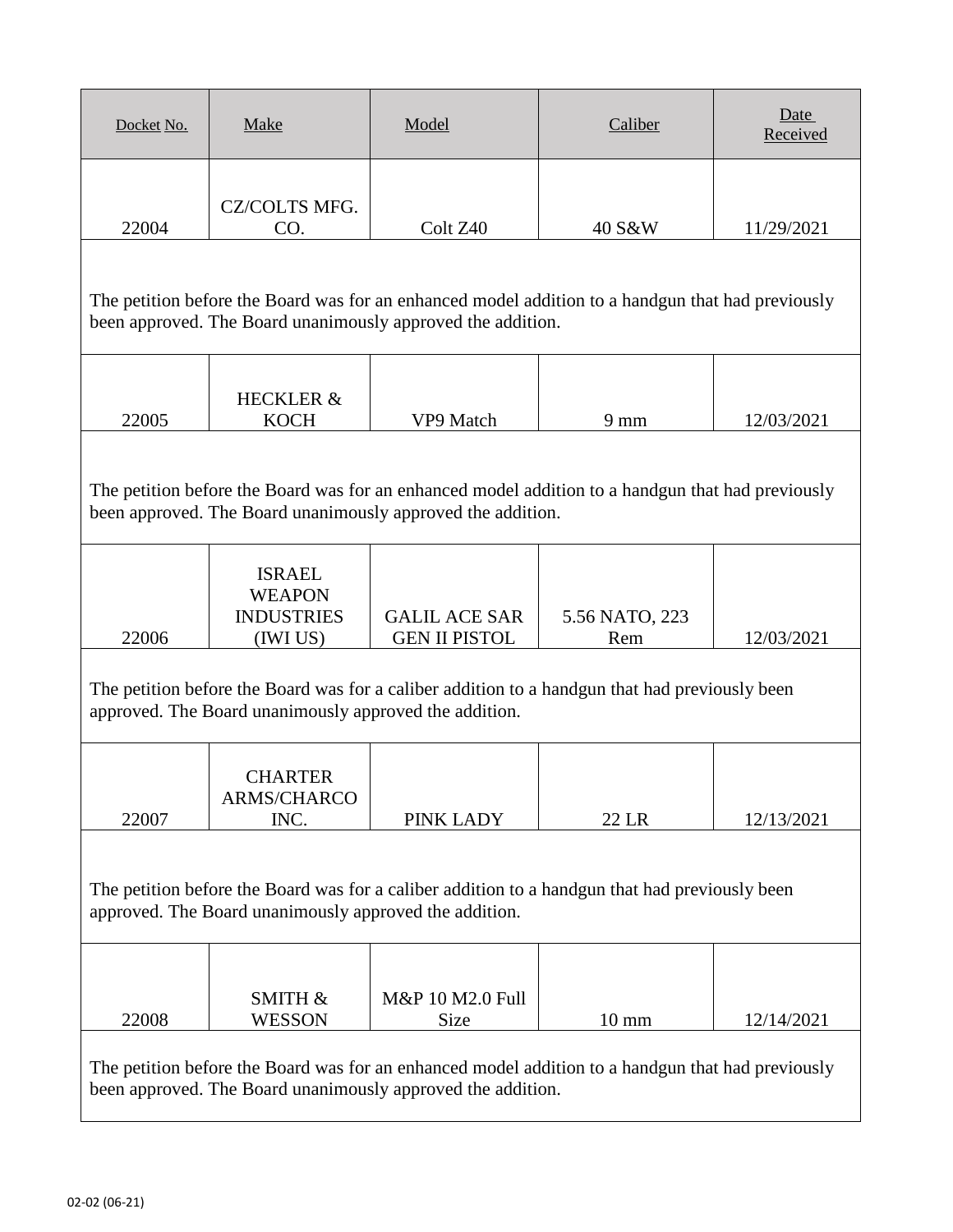| Docket No. | <b>Make</b>       | Model                                      | Caliber        | Date<br>Received |
|------------|-------------------|--------------------------------------------|----------------|------------------|
| 22009      | <b>Adams Arms</b> | P <sub>2</sub> / A <sub>A</sub> -15 Pistol | <b>300 BLK</b> | 12/10/2021       |

The Board voted unanimously to approve the firearm in all the above-mentioned calibers as it meets the criteria stated in statute.

|       |                  | <b>SNAKE SLAYER</b> |                 |            |
|-------|------------------|---------------------|-----------------|------------|
| 22010 | <b>BOND ARMS</b> |                     | 38 Spl, 357 Mag | 12/17/2021 |
|       |                  |                     |                 |            |

The petition before the Board was for a caliber addition to a handgun that had previously been approved. The Board unanimously approved the addition.

| 22011 | <b>CZ USA</b> | $P-10M$ | 9 mm | 12/20/2021 |
|-------|---------------|---------|------|------------|

The Board examined a sample and received an oral and written report from MSP Firearms/Toolmarks Examiner. Consideration of the firearm was based on the criteria established in Statue; concealability, ballistic accuracy, weight, quality of material, quality of manufacture, reliability as to safety, caliber, detectability and utility for legitimate sporting activities, self-protection or law enforcement.

The Board voted unanimously to approve the firearm in all the above-mentioned calibers as it meets the criteria stated in statute.

|       | <b>SMITH &amp;</b> | Performance Center<br>M&P 40 Pro Series |        |            |
|-------|--------------------|-----------------------------------------|--------|------------|
| 22012 | <b>WESSON</b>      | <b>Full Size</b>                        | 40 S&W | 12/27/2021 |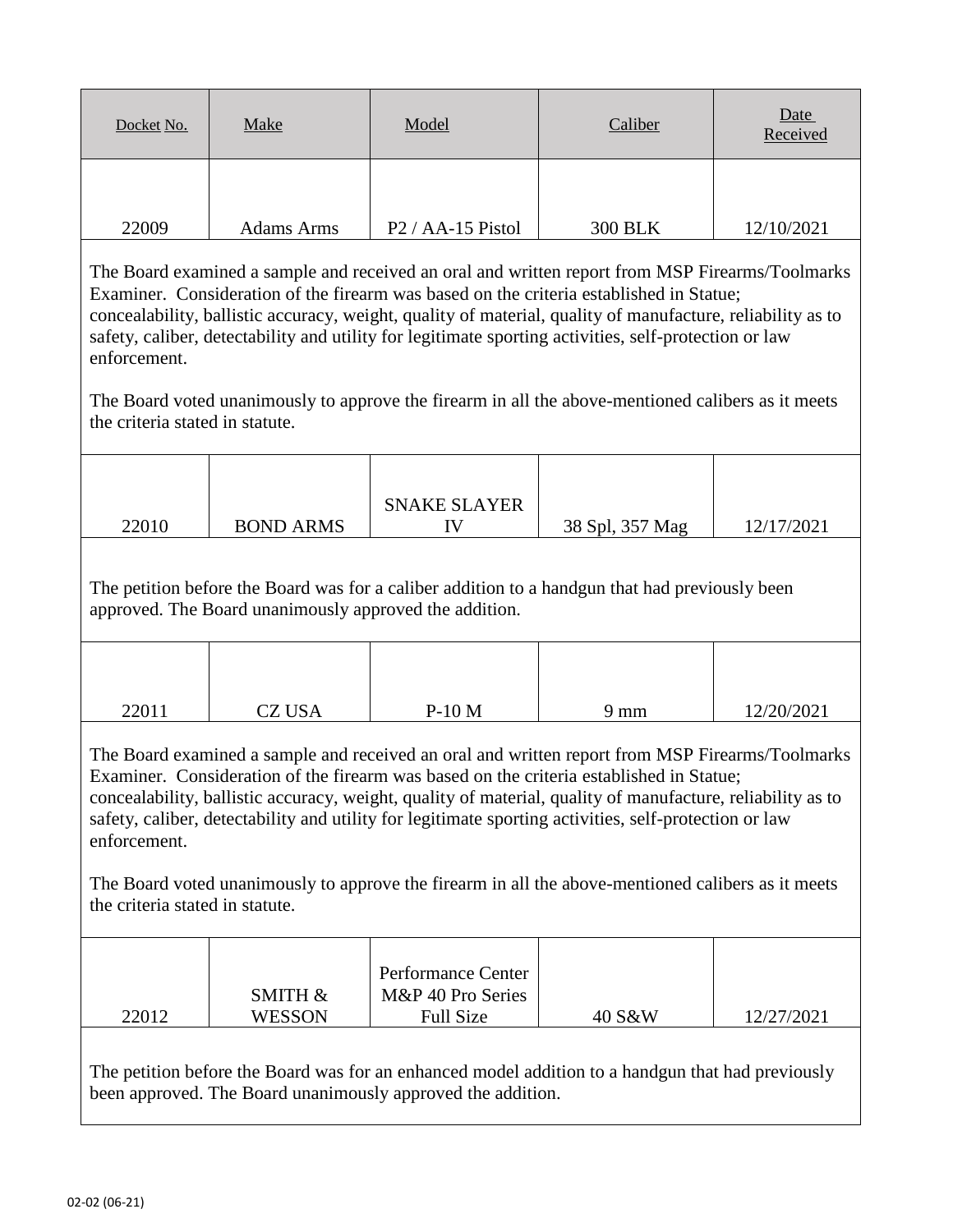| Docket No.                                                                                                                                                                                                                                                                                                                                                                                                                        | Make                                                                                                                                                             | Model                                                      | Caliber        | Date<br>Received |  |
|-----------------------------------------------------------------------------------------------------------------------------------------------------------------------------------------------------------------------------------------------------------------------------------------------------------------------------------------------------------------------------------------------------------------------------------|------------------------------------------------------------------------------------------------------------------------------------------------------------------|------------------------------------------------------------|----------------|------------------|--|
| 22013                                                                                                                                                                                                                                                                                                                                                                                                                             | <b>SMITH &amp;</b><br><b>WESSON</b>                                                                                                                              | Performance Center<br>M&P 9 Pro Series<br><b>Full Size</b> | 9 mm           | 12/27/2021       |  |
|                                                                                                                                                                                                                                                                                                                                                                                                                                   | The petition before the Board was for an enhanced model addition to a handgun that had previously<br>been approved. The Board unanimously approved the addition. |                                                            |                |                  |  |
| 22014                                                                                                                                                                                                                                                                                                                                                                                                                             | Tara Aerospace<br>AD (Tara LLC)                                                                                                                                  | $TM-9X$                                                    | $9 \text{ mm}$ | 11/05/2021       |  |
| The Board examined a sample and received an oral and written report from MSP Firearms/Toolmarks<br>Examiner. Consideration of the firearm was based on the criteria established in Statue;<br>concealability, ballistic accuracy, weight, quality of material, quality of manufacture, reliability as to<br>safety, caliber, detectability and utility for legitimate sporting activities, self-protection or law<br>enforcement. |                                                                                                                                                                  |                                                            |                |                  |  |

The Board voted unanimously to approve the firearm in all the above-mentioned calibers as it meets the criteria stated in statute.

|       | <b>WILSON</b> |                     |    |            |
|-------|---------------|---------------------|----|------------|
| 22015 | COMBAT        | <b>SFX9 COMPACT</b> | mm | 01/06/2022 |

The petition before the Board was for an enhanced model addition to a handgun that had previously been approved. The Board unanimously approved the addition.

| 22016                                                                                                                                                            | VOLQUARTSEN         | Mamba-X       | 22 LR          | 01/06/2022 |
|------------------------------------------------------------------------------------------------------------------------------------------------------------------|---------------------|---------------|----------------|------------|
| The petition before the Board was for an enhanced model addition to a handgun that had previously<br>been approved. The Board unanimously approved the addition. |                     |               |                |            |
|                                                                                                                                                                  | <b>SIG</b>          |               |                |            |
|                                                                                                                                                                  | <b>SAUER/SIGARM</b> | P320 AXG FULL |                |            |
| 22017                                                                                                                                                            | S INC.              | <b>SIZE</b>   | $9 \text{ mm}$ | 01/07/2022 |
|                                                                                                                                                                  |                     |               |                |            |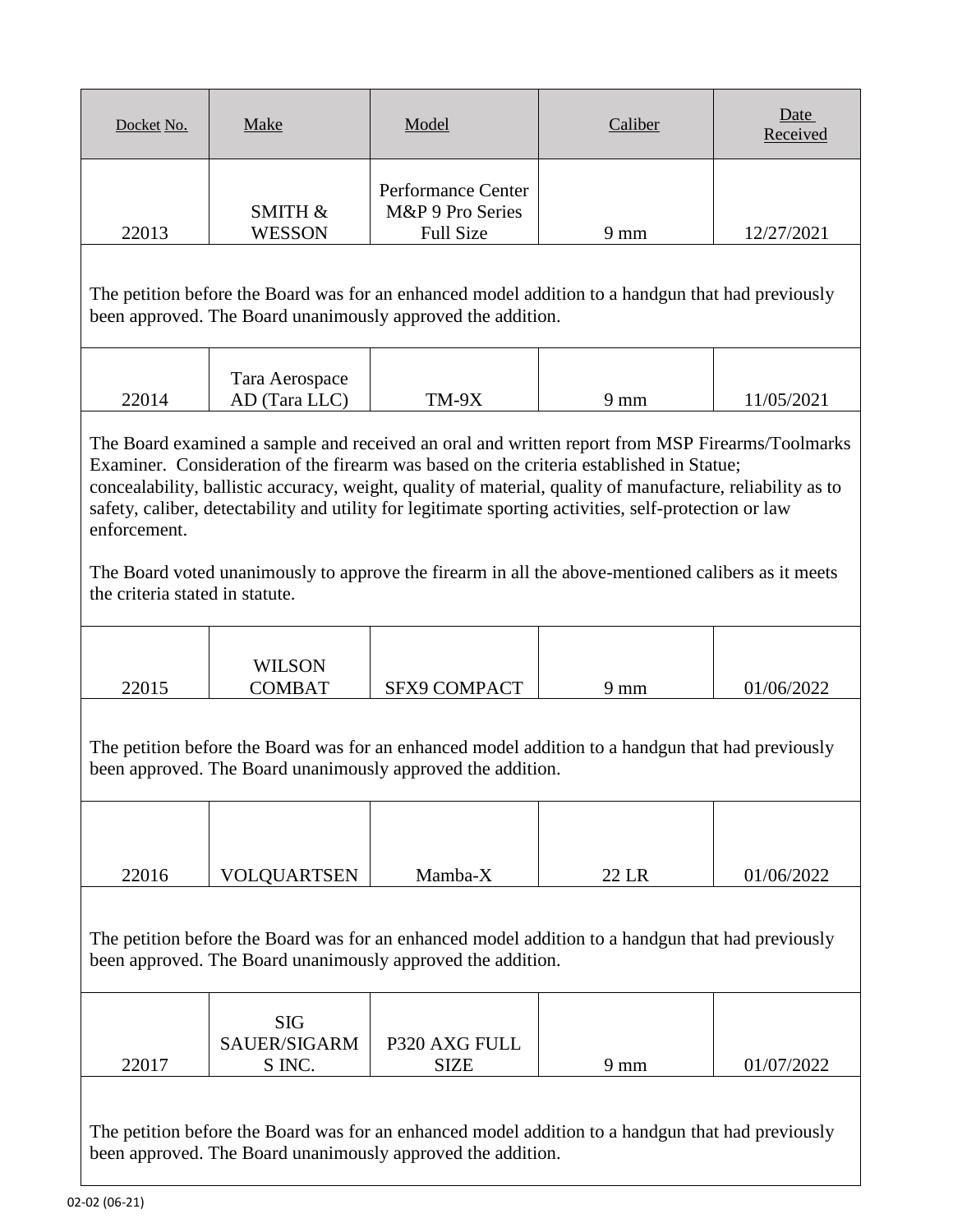| Docket No.                                                                                                                                                                                                                                                                                                                                                                                                                                                                                                                              | Make                                                               | Model                             | Caliber                                                                                        | Date<br>Received |
|-----------------------------------------------------------------------------------------------------------------------------------------------------------------------------------------------------------------------------------------------------------------------------------------------------------------------------------------------------------------------------------------------------------------------------------------------------------------------------------------------------------------------------------------|--------------------------------------------------------------------|-----------------------------------|------------------------------------------------------------------------------------------------|------------------|
| 22018                                                                                                                                                                                                                                                                                                                                                                                                                                                                                                                                   | <b>SIG</b><br>SAUER/SIGARM<br>S INC.                               | <b>P320 AXG</b><br><b>CARRY</b>   | $9 \text{ mm}$                                                                                 | 01/07/2022       |
| The petition before the Board was for an enhanced model addition to a handgun that had previously<br>been approved. The Board unanimously approved the addition.                                                                                                                                                                                                                                                                                                                                                                        |                                                                    |                                   |                                                                                                |                  |
| 22019                                                                                                                                                                                                                                                                                                                                                                                                                                                                                                                                   | <b>SIG</b><br>SAUER/SIGARM<br>S INC.                               | <b>P320 AXG</b><br><b>EQUINOX</b> | $9 \text{ mm}$                                                                                 | 01/07/2022       |
| The petition before the Board was for an enhanced model addition to a handgun that had previously<br>been approved. The Board unanimously approved the addition.                                                                                                                                                                                                                                                                                                                                                                        |                                                                    |                                   |                                                                                                |                  |
| 22020                                                                                                                                                                                                                                                                                                                                                                                                                                                                                                                                   | DIKAR (CVA)                                                        | <b>SCOUT V2</b>                   | 44 Mag                                                                                         | 01/07/2022       |
|                                                                                                                                                                                                                                                                                                                                                                                                                                                                                                                                         | approved. The Board unanimously approved the addition.             |                                   | The petition before the Board was for a caliber addition to a handgun that had previously been |                  |
| 22021                                                                                                                                                                                                                                                                                                                                                                                                                                                                                                                                   | DIKAR (CVA)                                                        | <b>SCOUT V2</b>                   | 350 Legend                                                                                     | 01/07/2022       |
|                                                                                                                                                                                                                                                                                                                                                                                                                                                                                                                                         | approved. The Board unanimously approved the addition.             |                                   | The petition before the Board was for a caliber addition to a handgun that had previously been |                  |
| 22022                                                                                                                                                                                                                                                                                                                                                                                                                                                                                                                                   | <b>BRUGGER &amp;</b><br><b>THOMET</b><br>(BRUGGER &<br>THOMET USA) | $MK-II$                           | $9 \text{ mm}$                                                                                 | 1/19/2022        |
| The Board examined a sample and received an oral and written report from MSP Firearms/Toolmarks<br>Examiner. Consideration of the firearm was based on the criteria established in Statue;<br>concealability, ballistic accuracy, weight, quality of material, quality of manufacture, reliability as to<br>safety, caliber, detectability and utility for legitimate sporting activities, self-protection or law<br>enforcement.<br>The Roard voted unanimously to approve the firearm in all the above mentioned calibers as it meets |                                                                    |                                   |                                                                                                |                  |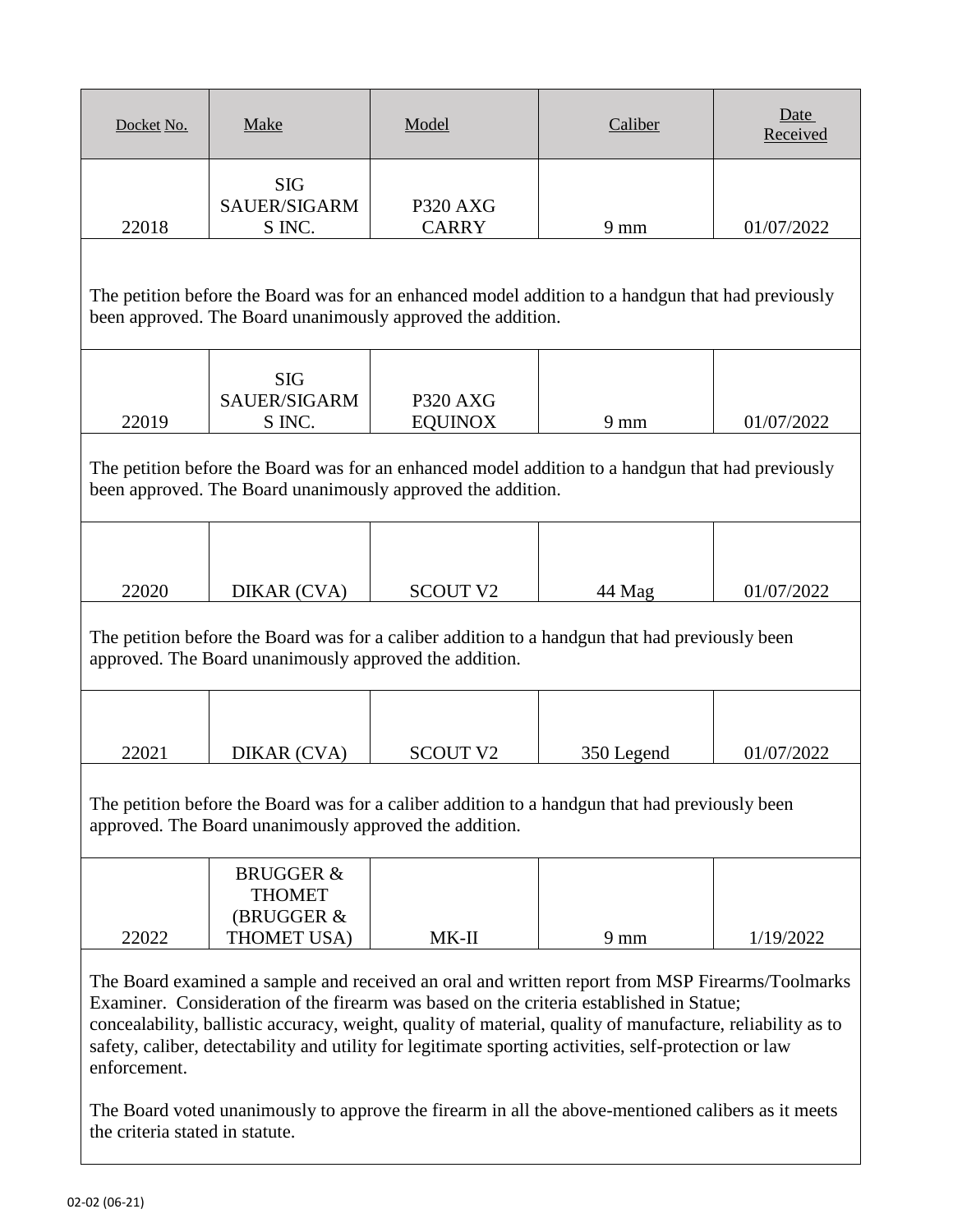| Docket No. | Make          | Model      | Caliber        | Date<br>Received |
|------------|---------------|------------|----------------|------------------|
|            | SMITH &       |            |                |                  |
| 22023      | <b>WESSON</b> | <b>CSX</b> | $9 \text{ mm}$ | 01/11/2022       |

The Board voted unanimously to approve the firearm in all the above-mentioned calibers as it meets the criteria stated in statute.

| 22024 | <b>SCCY</b><br><b>INDUSTRIES</b> | DVG-1 | 9 mm | 01/20/2022 |
|-------|----------------------------------|-------|------|------------|

The Board examined a sample and received an oral and written report from MSP Firearms/Toolmarks Examiner which indicated 3 out of the 10 shots had light primer strikes demonstrating possible misfires. Also, the Board requests clarification on no safety mechanisms noted or found. The manual states "the DVG-1 & DVG-1RD does not have a manual safety, it is ready to fire as soon as a cartridge is fed into the chamber." Consideration of the firearm was based on the criteria established in Statue; concealability, ballistic accuracy, weight, quality of material, quality of manufacture, reliability as to safety, caliber, detectability and utility for legitimate sporting activities, selfprotection or law enforcement.

The Board voted unanimously to table the firearm as it failed to meet the criteria stated in statute.

| <b>DEFENSE MFG</b> | UIC-10A Pistol  | 308 Win | 01/20/2022 |
|--------------------|-----------------|---------|------------|
|                    | <b>AMERICAN</b> |         |            |

The Board examined a sample and received an oral and written report from MSP Firearms/Toolmarks Examiner. Consideration of the firearm was based on the criteria established in Statue; concealability, ballistic accuracy, weight, quality of material, quality of manufacture, reliability as to safety, caliber, detectability and utility for legitimate sporting activities, self-protection or law enforcement.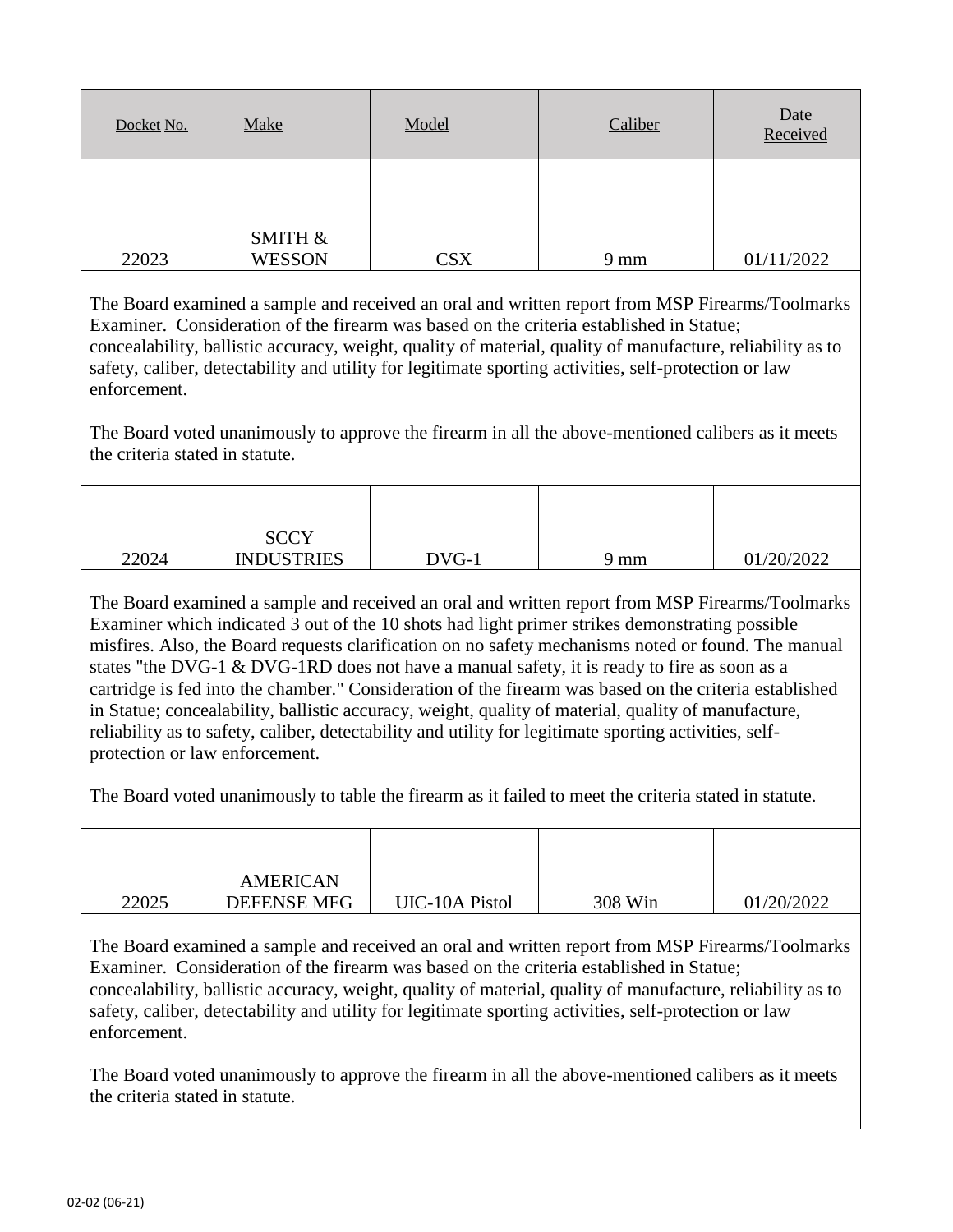| Docket No. | Make            | Model             | Caliber        | Date<br>Received |
|------------|-----------------|-------------------|----------------|------------------|
|            |                 |                   |                |                  |
| 22026      | <b>MOSSBERG</b> | MC <sub>2sc</sub> | $9 \text{ mm}$ | 01/24/2022       |

The petition before the Board was for an enhanced model addition to a handgun that had previously been approved. The Board unanimously approved the addition.

| 22027 | <b>SURPLUS ARME</b> | 24290 X DUTY | 5.56 NATO | 01/24/2022 |
|-------|---------------------|--------------|-----------|------------|

The Board examined a sample and received an oral and written report from MSP Firearms/Toolmarks Examiner. Consideration of the firearm was based on the criteria established in Statue; concealability, ballistic accuracy, weight, quality of material, quality of manufacture, reliability as to safety, caliber, detectability and utility for legitimate sporting activities, self-protection or law enforcement.

The Board voted unanimously to approve the firearm in all the above-mentioned calibers as it meets the criteria stated in statute.

| 22028 | Gill | GPR | $9 \text{ mm}$ | 01/28/2022 |
|-------|------|-----|----------------|------------|

The Board examined a sample and received an oral and written report from MSP Firearms/Toolmarks Examiner. Consideration of the firearm was based on the criteria established in Statue; concealability, ballistic accuracy, weight, quality of material, quality of manufacture, reliability as to safety, caliber, detectability and utility for legitimate sporting activities, self-protection or law enforcement.

The Board voted unanimously to approve the firearm in all the above-mentioned calibers as it meets the criteria stated in statute.

|       |               | PERFORMANCE         |                 |            |
|-------|---------------|---------------------|-----------------|------------|
|       | SMITH &       | <b>CENTER MODEL</b> | 357 Mag, 38 S&W |            |
| 22029 | <b>WESSON</b> | 19 CARRY COMP       | $SPL + P$       | 01/28/2022 |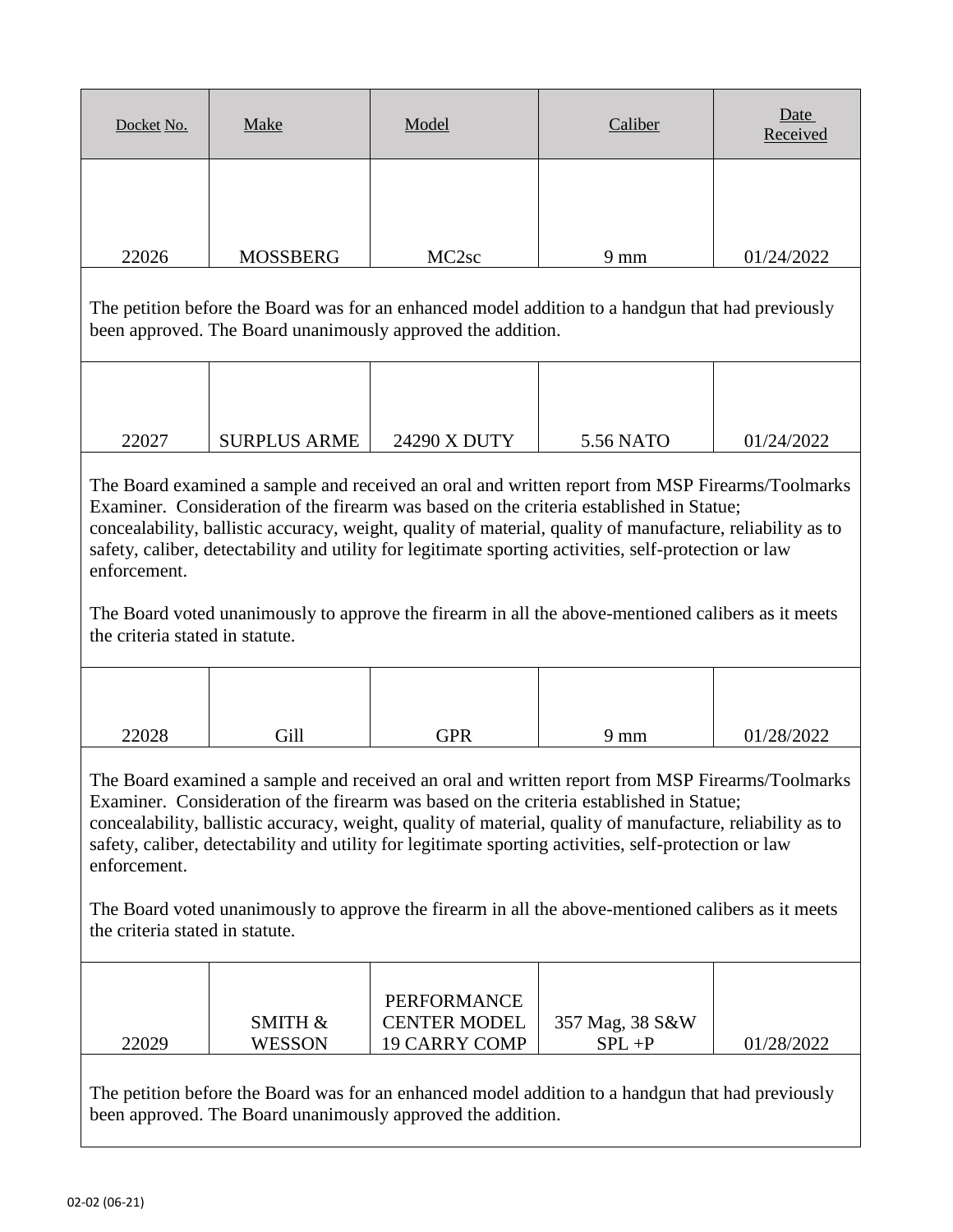| Docket No.                                                                                                                                                       | <b>Make</b>                                                                                                                                                      | Model                                                       | Caliber                                                                                           | Date<br>Received |  |
|------------------------------------------------------------------------------------------------------------------------------------------------------------------|------------------------------------------------------------------------------------------------------------------------------------------------------------------|-------------------------------------------------------------|---------------------------------------------------------------------------------------------------|------------------|--|
| 22030                                                                                                                                                            | <b>ALEXANDER</b><br><b>ARMS</b>                                                                                                                                  | <b>HIGHLANDER</b>                                           | <b>17 HMR</b>                                                                                     | 01/31/2022       |  |
|                                                                                                                                                                  | approved. The Board unanimously approved the addition.                                                                                                           |                                                             | The petition before the Board was for a caliber addition to a handgun that had previously been    |                  |  |
| 22031                                                                                                                                                            | F. LLI PIETTA<br>(CABELA)                                                                                                                                        | 1873 SA                                                     | 22 LR                                                                                             | 01/31/2022       |  |
| The petition before the Board was for a caliber addition to a handgun that had previously been<br>approved. The Board unanimously approved the addition.         |                                                                                                                                                                  |                                                             |                                                                                                   |                  |  |
| 22032                                                                                                                                                            | <b>SARSILMAZ</b><br>(SAR USA)                                                                                                                                    | SAR 9 Sport                                                 | $9 \text{ mm}$                                                                                    | 01/31/2022       |  |
|                                                                                                                                                                  |                                                                                                                                                                  | been approved. The Board unanimously approved the addition. | The petition before the Board was for an enhanced model addition to a handgun that had previously |                  |  |
| 22033                                                                                                                                                            | <b>SARSILMAZ</b><br>(SAR USA)                                                                                                                                    | <b>SAR 9 METE</b>                                           | $9 \text{ mm}$                                                                                    | 01/31/2022       |  |
| The petition before the Board was for an enhanced model addition to a handgun that had previously<br>been approved. The Board unanimously approved the addition. |                                                                                                                                                                  |                                                             |                                                                                                   |                  |  |
| 22034                                                                                                                                                            | Tara Aerospace<br>AD (Tara LLC)                                                                                                                                  | <b>TM-9</b>                                                 | $9 \text{ mm}$                                                                                    | 01/31/2022       |  |
|                                                                                                                                                                  | The petition before the Board was for an enhanced model addition to a handgun that had previously<br>been approved. The Board unanimously approved the addition. |                                                             |                                                                                                   |                  |  |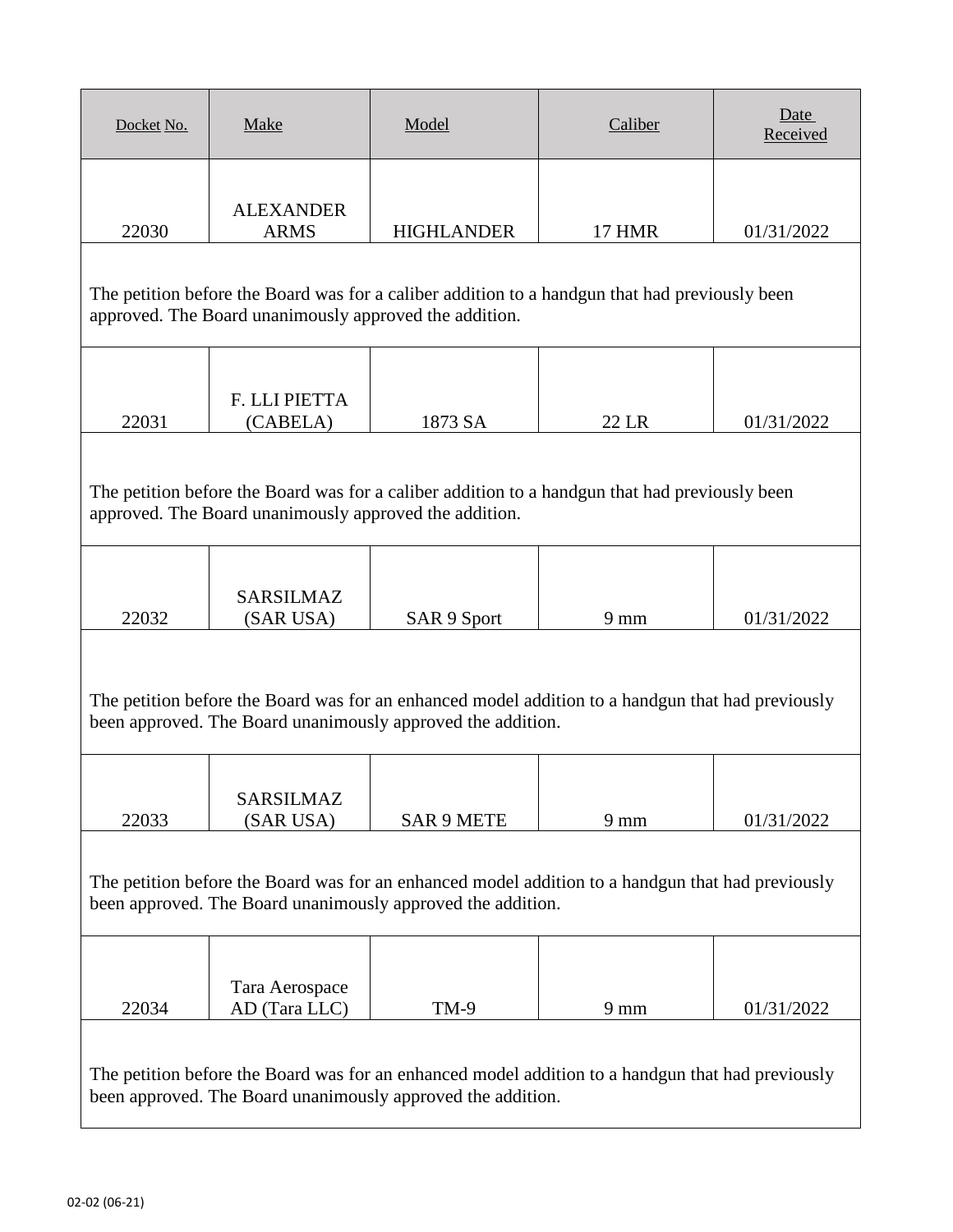| Docket No.                                                                                                                                                       | Make                                                                                                                                                             | Model                                                       | Caliber                                                                                           | Date<br>Received |  |
|------------------------------------------------------------------------------------------------------------------------------------------------------------------|------------------------------------------------------------------------------------------------------------------------------------------------------------------|-------------------------------------------------------------|---------------------------------------------------------------------------------------------------|------------------|--|
| 22035                                                                                                                                                            | TAURUS S.A.<br><b>FORJAS</b><br><b>(TAURUS</b><br><b>INTERNATIONA</b><br>$L$ INC.)                                                                               | G3X                                                         | $9 \text{ mm}$                                                                                    | 02/01/2022       |  |
|                                                                                                                                                                  |                                                                                                                                                                  |                                                             |                                                                                                   |                  |  |
| The petition before the Board was for an enhanced model addition to a handgun that had previously<br>been approved. The Board unanimously approved the addition. |                                                                                                                                                                  |                                                             |                                                                                                   |                  |  |
|                                                                                                                                                                  |                                                                                                                                                                  |                                                             |                                                                                                   |                  |  |
| 22036                                                                                                                                                            | <b>SHADOW</b><br><b>SYSTEMS CORP</b>                                                                                                                             | <b>XR920</b>                                                | $9 \text{ mm}$                                                                                    | 02/01/2022       |  |
| The petition before the Board was for an enhanced model addition to a handgun that had previously<br>been approved. The Board unanimously approved the addition. |                                                                                                                                                                  |                                                             |                                                                                                   |                  |  |
|                                                                                                                                                                  | <b>ALCHEMY</b><br><b>CUSTOM</b>                                                                                                                                  |                                                             | 9 mm, 45 ACP, 38                                                                                  |                  |  |
| 22037                                                                                                                                                            | WEAPONRY                                                                                                                                                         | Prime Full Size                                             | Super                                                                                             | 01/31/2022       |  |
|                                                                                                                                                                  |                                                                                                                                                                  | been approved. The Board unanimously approved the addition. | The petition before the Board was for an enhanced model addition to a handgun that had previously |                  |  |
| 22038                                                                                                                                                            | <b>ALCHEMY</b><br><b>CUSTOM</b><br><b>WEAPONRY</b>                                                                                                               | Prime Elite Full<br>Size                                    | 9 mm, 45 ACP, 38<br>Super                                                                         | 01/31/2022       |  |
| The petition before the Board was for an enhanced model addition to a handgun that had previously<br>been approved. The Board unanimously approved the addition. |                                                                                                                                                                  |                                                             |                                                                                                   |                  |  |
| 22039                                                                                                                                                            | <b>ALCHEMY</b><br><b>CUSTOM</b><br><b>WEAPONRY</b>                                                                                                               | <b>Optimus Prime Full</b><br>Size                           | 45 ACP                                                                                            | 01/31/2022       |  |
|                                                                                                                                                                  | The petition before the Board was for an enhanced model addition to a handgun that had previously<br>been approved. The Board unanimously approved the addition. |                                                             |                                                                                                   |                  |  |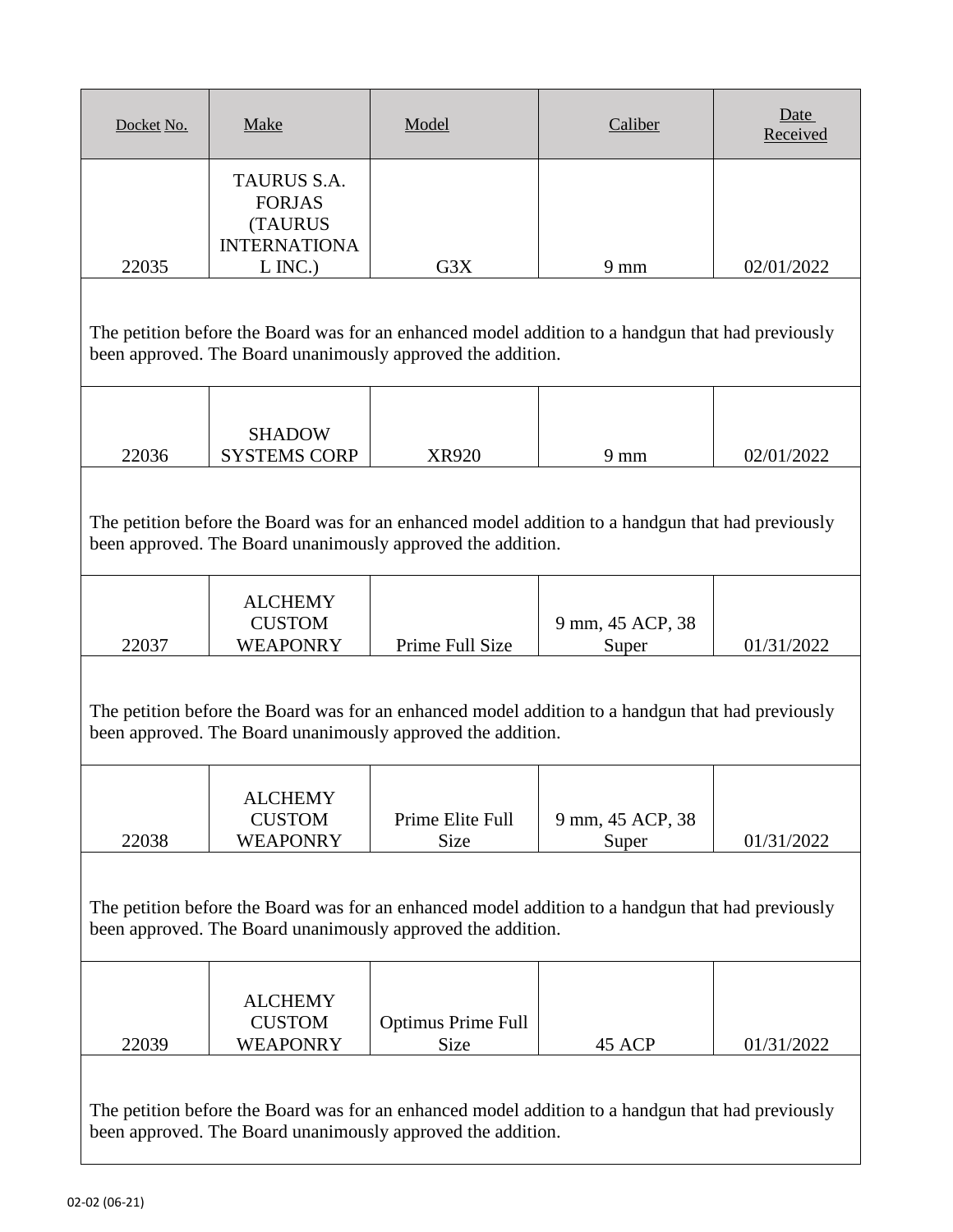| Docket No.                                                                                                                                                       | <b>Make</b>                                                                                                                                                      | Model                                                       | Caliber                                                                                           | Date<br>Received |  |  |
|------------------------------------------------------------------------------------------------------------------------------------------------------------------|------------------------------------------------------------------------------------------------------------------------------------------------------------------|-------------------------------------------------------------|---------------------------------------------------------------------------------------------------|------------------|--|--|
| 22040                                                                                                                                                            | <b>ALCHEMY</b><br><b>CUSTOM</b><br><b>WEAPONRY</b>                                                                                                               | Prodigy Full Size                                           | 9 mm, 45 ACP, 38<br>Super                                                                         | 01/31/2022       |  |  |
|                                                                                                                                                                  | The petition before the Board was for an enhanced model addition to a handgun that had previously<br>been approved. The Board unanimously approved the addition. |                                                             |                                                                                                   |                  |  |  |
| 22041                                                                                                                                                            | <b>ALCHEMY</b><br><b>CUSTOM</b><br><b>WEAPONRY</b>                                                                                                               | <b>Quantico Full Size</b>                                   | 9 mm, 45 ACP                                                                                      | 01/31/2022       |  |  |
|                                                                                                                                                                  | The petition before the Board was for an enhanced model addition to a handgun that had previously<br>been approved. The Board unanimously approved the addition. |                                                             |                                                                                                   |                  |  |  |
| 22042                                                                                                                                                            | <b>ALCHEMY</b><br><b>CUSTOM</b><br><b>WEAPONRY</b>                                                                                                               | Quantico Hi-Cap<br><b>Full Size</b>                         | $9 \text{ mm}$                                                                                    | 01/31/2022       |  |  |
|                                                                                                                                                                  |                                                                                                                                                                  | been approved. The Board unanimously approved the addition. | The petition before the Board was for an enhanced model addition to a handgun that had previously |                  |  |  |
| 22043                                                                                                                                                            | <b>CANIK</b><br>(CENTURY<br>ARMS)                                                                                                                                | <b>SFX RIVAL</b>                                            | $9 \text{ mm}$                                                                                    | 02/01/2022       |  |  |
| The petition before the Board was for an enhanced model addition to a handgun that had previously<br>been approved. The Board unanimously approved the addition. |                                                                                                                                                                  |                                                             |                                                                                                   |                  |  |  |
| 22044                                                                                                                                                            | CMMG, INC.                                                                                                                                                       | MK4                                                         | 4.6x30mm                                                                                          | 02/01/2022       |  |  |
|                                                                                                                                                                  | approved. The Board unanimously approved the addition.                                                                                                           |                                                             | The petition before the Board was for a caliber addition to a handgun that had previously been    |                  |  |  |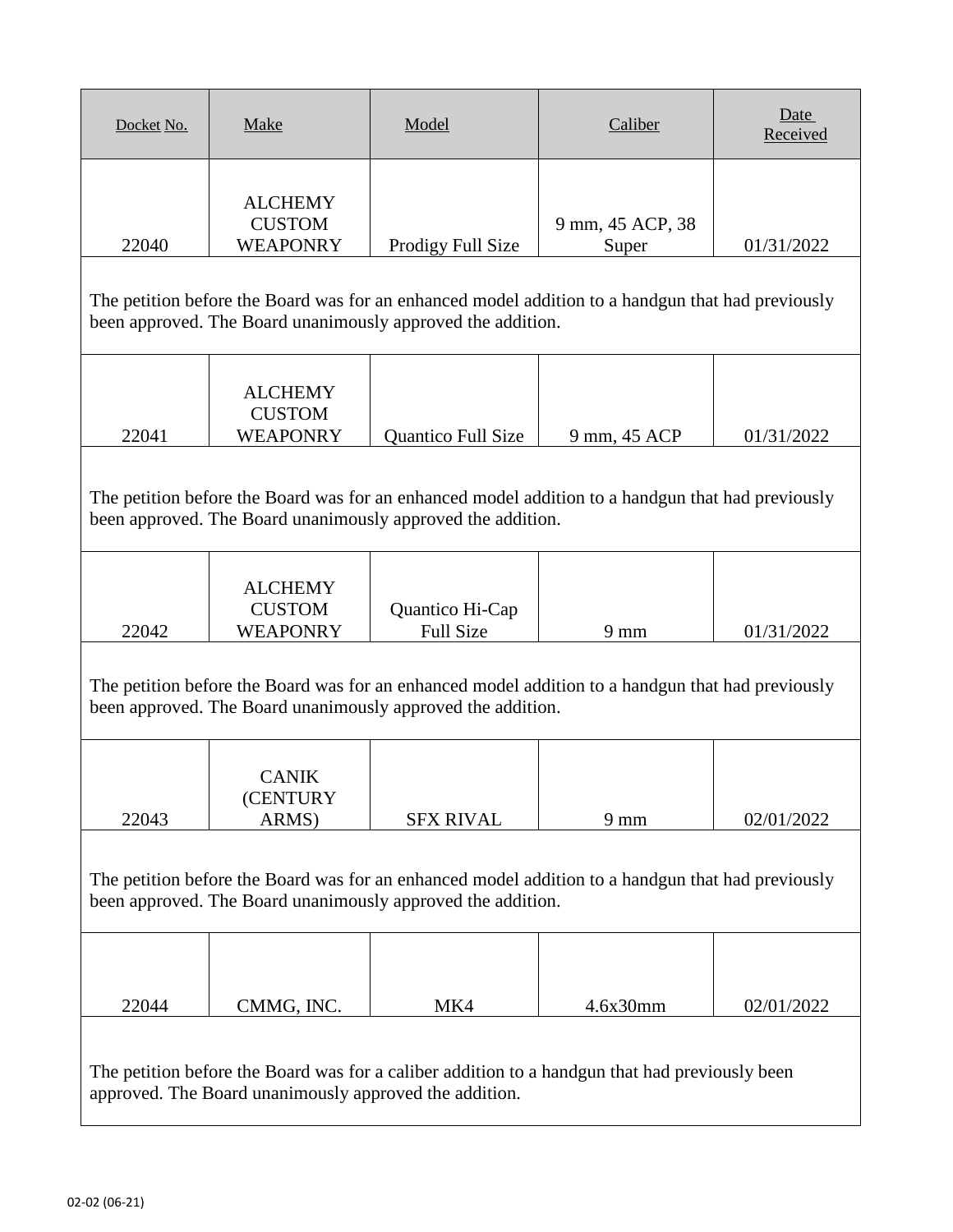| Docket No.                                                                                                                                                                                                                     | <b>Make</b>                                                                                                                                              | Model                                                       | Caliber                                                                                           | Date<br>Received |  |  |
|--------------------------------------------------------------------------------------------------------------------------------------------------------------------------------------------------------------------------------|----------------------------------------------------------------------------------------------------------------------------------------------------------|-------------------------------------------------------------|---------------------------------------------------------------------------------------------------|------------------|--|--|
| 22045                                                                                                                                                                                                                          | <b>MORIARTI</b><br><b>ARMAMENTS</b><br><b>LLC</b>                                                                                                        | $AR-9$                                                      | 40 S&W                                                                                            | 02/02/2022       |  |  |
|                                                                                                                                                                                                                                | The petition before the Board was for a caliber addition to a handgun that had previously been<br>approved. The Board unanimously approved the addition. |                                                             |                                                                                                   |                  |  |  |
| 22046                                                                                                                                                                                                                          | SMITH &<br><b>WESSON</b>                                                                                                                                 | <b>SHIELD EZ</b>                                            | 30 Super Carry                                                                                    | 02/03/2022       |  |  |
| The petition before the Board was for an enhanced model addition to a handgun that had previously<br>been approved. The Board unanimously approved the addition.                                                               |                                                                                                                                                          |                                                             |                                                                                                   |                  |  |  |
| 22047                                                                                                                                                                                                                          | SMITH &<br><b>WESSON</b>                                                                                                                                 | <b>SHIELD PLUS</b>                                          | 30 Super Carry                                                                                    | 02/03/2022       |  |  |
|                                                                                                                                                                                                                                |                                                                                                                                                          | been approved. The Board unanimously approved the addition. | The petition before the Board was for an enhanced model addition to a handgun that had previously |                  |  |  |
|                                                                                                                                                                                                                                | <b>HANOVER</b>                                                                                                                                           |                                                             |                                                                                                   |                  |  |  |
| <b>ARMORY</b><br>$HA-15$<br>350 Legend<br>22048<br>02/04/2022<br>The petition before the Board was for a caliber addition to a handgun that had previously been<br>approved. The Board unanimously approved the addition.      |                                                                                                                                                          |                                                             |                                                                                                   |                  |  |  |
|                                                                                                                                                                                                                                | <b>MAGNUM</b>                                                                                                                                            |                                                             |                                                                                                   |                  |  |  |
| <b>RESEARCH</b><br>22049<br><b>BFR</b><br>350 Legend<br>02/04/2022<br>The petition before the Board was for a caliber addition to a handgun that had previously been<br>approved. The Board unanimously approved the addition. |                                                                                                                                                          |                                                             |                                                                                                   |                  |  |  |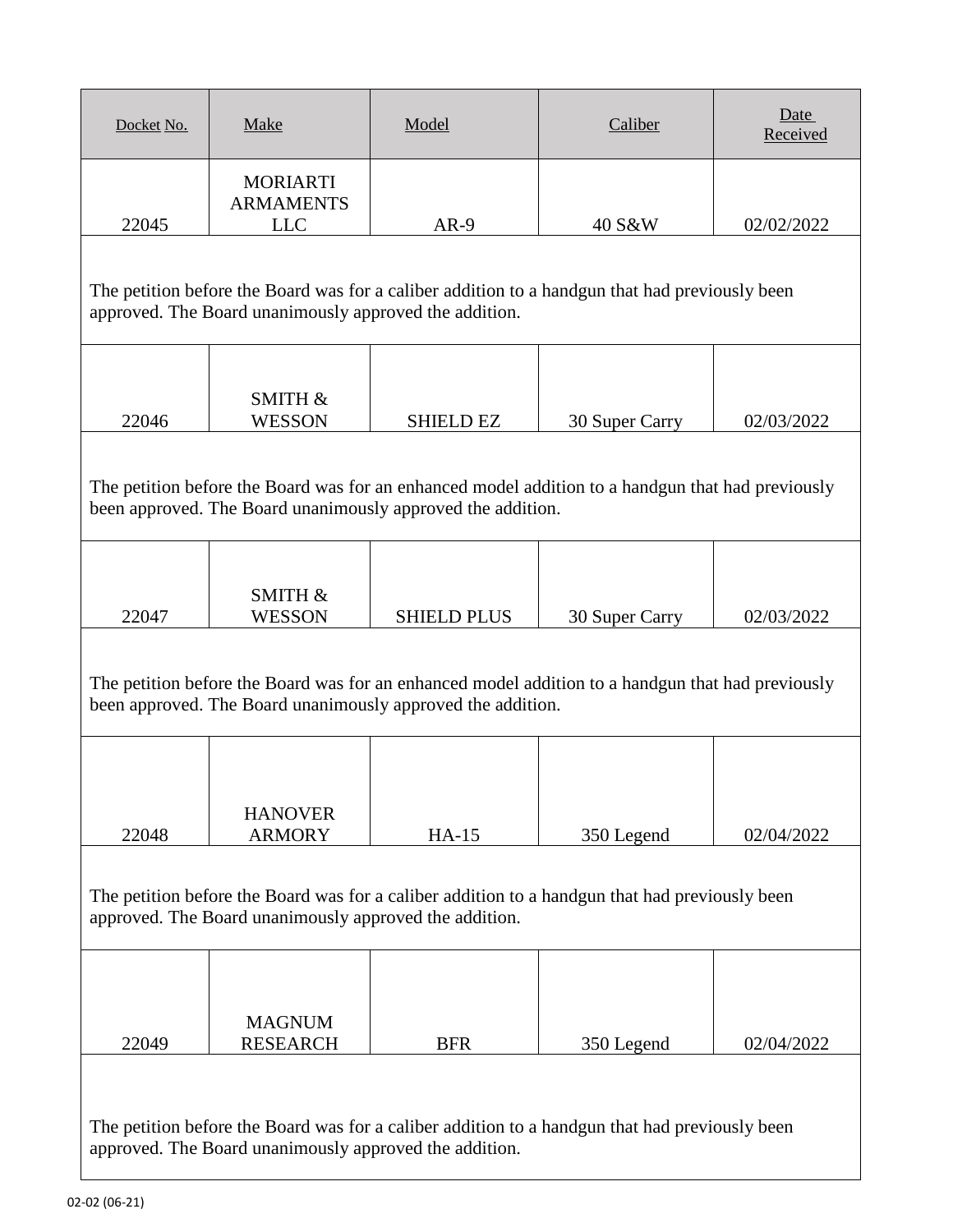| Docket No. | Make                           | Model          | Caliber        | Date<br>Received |
|------------|--------------------------------|----------------|----------------|------------------|
| 22050      | <b>TISAS (SDS)</b><br>IMPORTS) | ZIGANA PX-9 G2 | $9 \text{ mm}$ | 02/07/2022       |

The Board voted unanimously to approve the firearm in all the above-mentioned calibers as it meets the criteria stated in statute.

| 22051 | <b>STURM RUGER</b> | <b>SUPER GP100</b> | 9 mm | 02/08/2022 |
|-------|--------------------|--------------------|------|------------|

The petition before the Board was for a caliber addition to a handgun that had previously been approved. The Board unanimously approved the addition.

|       | <b>ALEXANDER</b> |                   |             |            |
|-------|------------------|-------------------|-------------|------------|
| 22052 | ARMS             | <b>HIGHLANDER</b> | 6.5 Grendel | 02/08/2022 |

The petition before the Board was for a caliber addition to a handgun that had previously been approved. The Board unanimously approved the addition.

| 22053 | <b>KIMBER</b> | <b>R7 MAKO</b> | 9 mm | 02/10/2022 |
|-------|---------------|----------------|------|------------|

The Board examined a sample and received an oral and written report from MSP Firearms/Toolmarks Examiner. Consideration of the firearm was based on the criteria established in Statue; concealability, ballistic accuracy, weight, quality of material, quality of manufacture, reliability as to safety, caliber, detectability and utility for legitimate sporting activities, self-protection or law enforcement.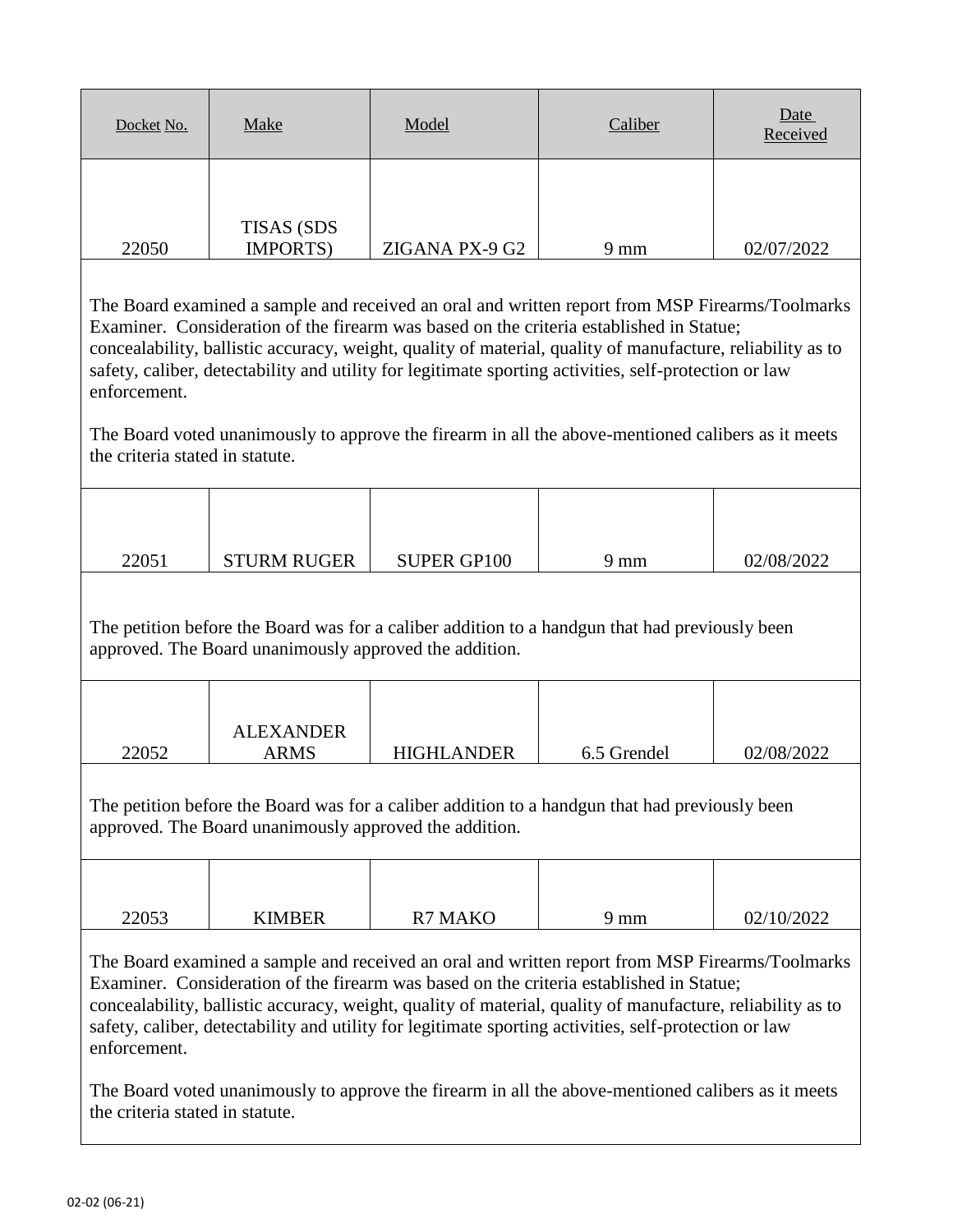| Docket No. | Make                                               | Model                | Caliber | Date<br>Received |
|------------|----------------------------------------------------|----------------------|---------|------------------|
| 22054      | <b>ALCHEMY</b><br><b>CUSTOM</b><br><b>WEAPONRY</b> | <b>Prime Compact</b> | 45 ACP  | 02/10/2022       |

The petition before the Board was for an enhanced model addition to a handgun that had previously been approved. The Board unanimously approved the addition.

|       | ALCHEMY                          |             |        |            |
|-------|----------------------------------|-------------|--------|------------|
| 22055 | <b>CUSTOM</b><br><b>WEAPONRY</b> | Prime Carry | 45 ACP | 02/10/2022 |
|       |                                  |             |        |            |

The petition before the Board was for an enhanced model addition to a handgun that had previously been approved. The Board unanimously approved the addition.

|       | <b>PALMETTO</b> |                 |                |            |
|-------|-----------------|-----------------|----------------|------------|
|       | <b>STATE</b>    | Palmetto Dagger |                |            |
| 22056 | <b>ARMORY</b>   | Compact         | $9 \text{ mm}$ | 02/11/2022 |

The Board examined a sample and received an oral and written report from MSP Firearms/Toolmarks Examiner. Consideration of the firearm was based on the criteria established in Statue; concealability, ballistic accuracy, weight, quality of material, quality of manufacture, reliability as to safety, caliber, detectability and utility for legitimate sporting activities, self-protection or law enforcement.

The Board voted unanimously to approve the firearm in all the above-mentioned calibers as it meets the criteria stated in statute.

| 22057 | Wolfpack Armory   COVID 9x19 Delta | mm | 02/11/2022 |
|-------|------------------------------------|----|------------|

The Board examined a sample and received an oral and written report from MSP Firearms/Toolmarks Examiner. Consideration of the firearm was based on the criteria established in Statue; concealability, ballistic accuracy, weight, quality of material, quality of manufacture, reliability as to safety, caliber, detectability and utility for legitimate sporting activities, self-protection or law enforcement.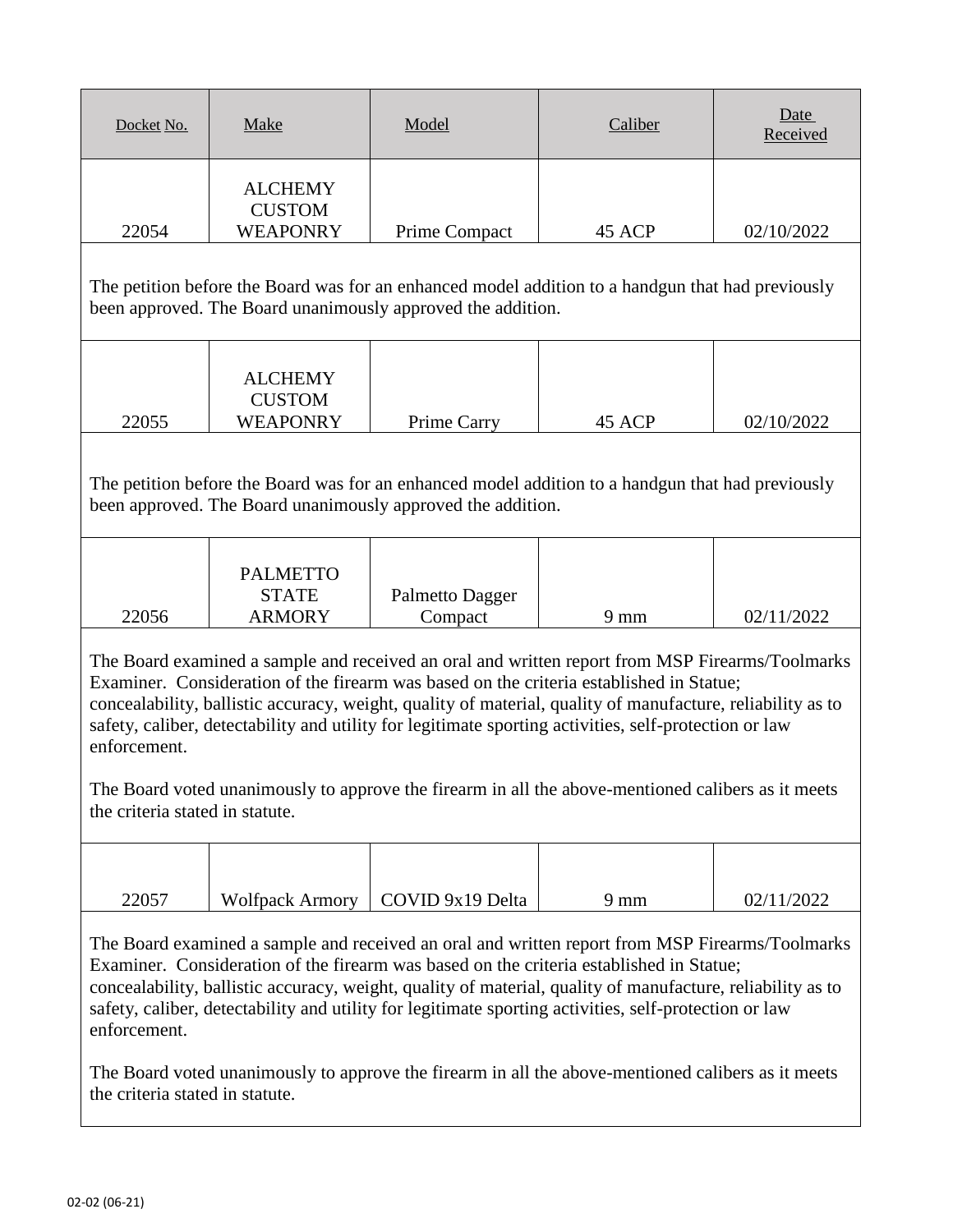| Docket No.                                      | Make                                                                                                                                                                                                                                                                                                                                                                                                                                                                                                                    | Model                                                       | Caliber                                                                                           | Date<br>Received |  |
|-------------------------------------------------|-------------------------------------------------------------------------------------------------------------------------------------------------------------------------------------------------------------------------------------------------------------------------------------------------------------------------------------------------------------------------------------------------------------------------------------------------------------------------------------------------------------------------|-------------------------------------------------------------|---------------------------------------------------------------------------------------------------|------------------|--|
| 22058                                           | <b>FN AMERICA</b><br><b>LLC</b>                                                                                                                                                                                                                                                                                                                                                                                                                                                                                         | 509 Midsize                                                 | $9 \text{ mm}$                                                                                    | 02/15/2022       |  |
|                                                 |                                                                                                                                                                                                                                                                                                                                                                                                                                                                                                                         | been approved. The Board unanimously approved the addition. | The petition before the Board was for an enhanced model addition to a handgun that had previously |                  |  |
| 22059                                           | Laugo Arms<br>(Lancer Systems,<br>$LP$ )                                                                                                                                                                                                                                                                                                                                                                                                                                                                                | Alien                                                       | $9 \text{ mm}$                                                                                    | 02/15/2022       |  |
| enforcement.<br>the criteria stated in statute. | The Board examined a sample and received an oral and written report from MSP Firearms/Toolmarks<br>Examiner. Consideration of the firearm was based on the criteria established in Statue;<br>concealability, ballistic accuracy, weight, quality of material, quality of manufacture, reliability as to<br>safety, caliber, detectability and utility for legitimate sporting activities, self-protection or law<br>The Board voted unanimously to approve the firearm in all the above-mentioned calibers as it meets |                                                             |                                                                                                   |                  |  |
|                                                 |                                                                                                                                                                                                                                                                                                                                                                                                                                                                                                                         |                                                             |                                                                                                   |                  |  |
| 22060                                           | <b>WALTHER</b>                                                                                                                                                                                                                                                                                                                                                                                                                                                                                                          | PPQ M2 Tactical                                             | 22 LR                                                                                             | 02/15/2022       |  |
|                                                 |                                                                                                                                                                                                                                                                                                                                                                                                                                                                                                                         | been approved. The Board unanimously approved the addition. | The petition before the Board was for an enhanced model addition to a handgun that had previously |                  |  |
|                                                 | <b>AREX (GLOBAL</b><br><b>ORDNANCE</b>                                                                                                                                                                                                                                                                                                                                                                                                                                                                                  |                                                             |                                                                                                   |                  |  |
| 22061                                           | LLC)                                                                                                                                                                                                                                                                                                                                                                                                                                                                                                                    | Zero 2 S                                                    | $9 \text{ mm}$                                                                                    | 02/16/2022       |  |
|                                                 | The petition before the Board was for an enhanced model addition to a handgun that had previously<br>been approved. The Board unanimously approved the addition.                                                                                                                                                                                                                                                                                                                                                        |                                                             |                                                                                                   |                  |  |
| 22062                                           | <b>AREX (GLOBAL</b><br><b>ORDNANCE</b><br>LLC)                                                                                                                                                                                                                                                                                                                                                                                                                                                                          | Delta X Gen 2<br>Tactical                                   | $9 \text{ mm}$                                                                                    | 02/16/2022       |  |
|                                                 |                                                                                                                                                                                                                                                                                                                                                                                                                                                                                                                         | been approved. The Board unanimously approved the addition. | The petition before the Board was for an enhanced model addition to a handgun that had previously |                  |  |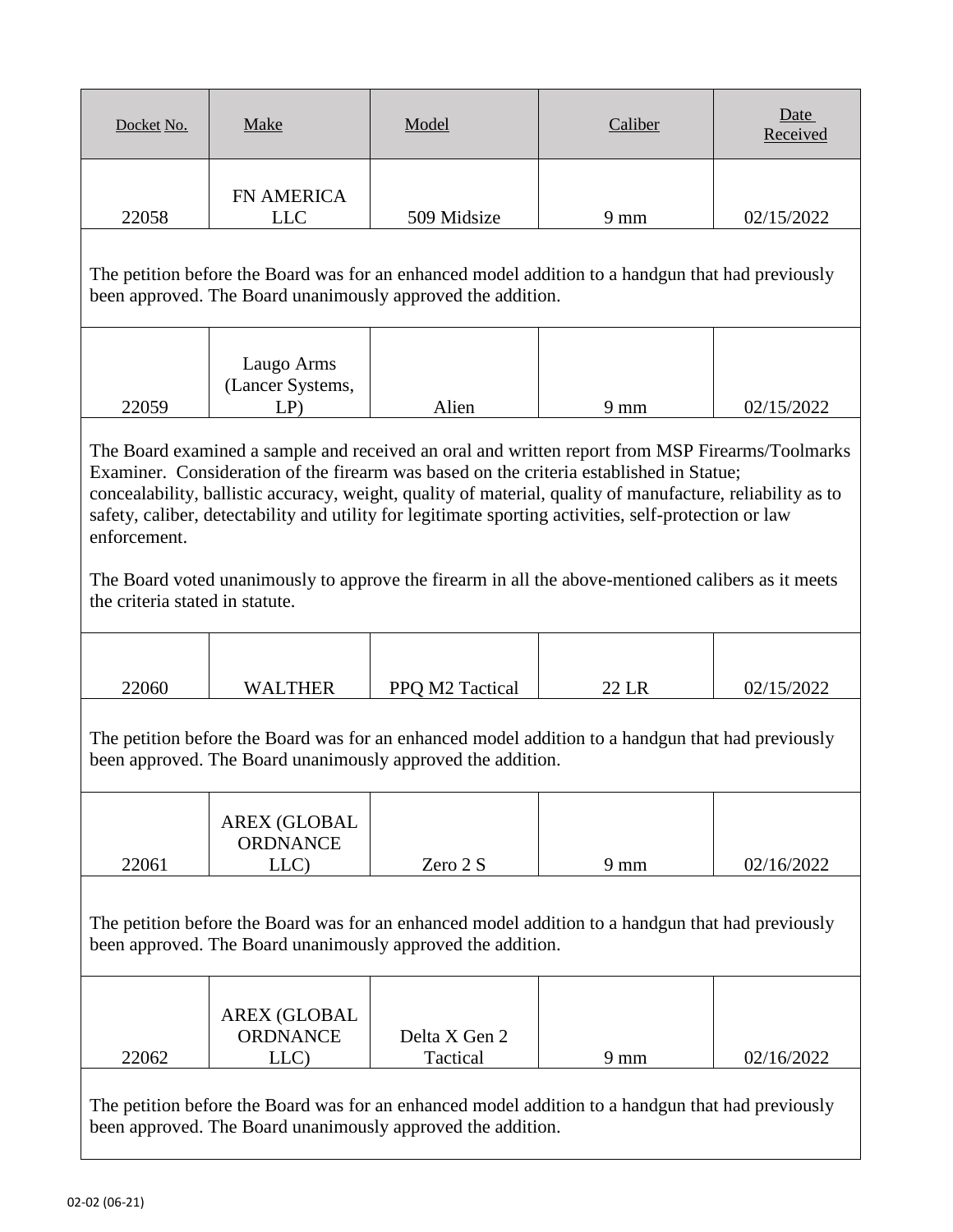| Docket No.                                                                                                                                                                                                                                                                                                                                                                                                                        | Make                                                            | Model                                                       | Caliber                                                                                            | Date<br>Received |
|-----------------------------------------------------------------------------------------------------------------------------------------------------------------------------------------------------------------------------------------------------------------------------------------------------------------------------------------------------------------------------------------------------------------------------------|-----------------------------------------------------------------|-------------------------------------------------------------|----------------------------------------------------------------------------------------------------|------------------|
| 22063                                                                                                                                                                                                                                                                                                                                                                                                                             | <b>AREX (GLOBAL</b><br><b>ORDNANCE</b><br>LLC)                  | Delta M Gen 2<br>Tactical                                   | $9 \text{ mm}$                                                                                     | 02/16/2022       |
|                                                                                                                                                                                                                                                                                                                                                                                                                                   |                                                                 | been approved. The Board unanimously approved the addition. | The petition before the Board was for an enhanced model addition to a handgun that had previously  |                  |
| 22064                                                                                                                                                                                                                                                                                                                                                                                                                             | <b>GRAND POWER</b><br>S.R.O. (GLOBAL<br>ORDNANCE<br>LLC)        | <b>STRIBOG SP9A3S</b>                                       | $9 \text{ mm}$                                                                                     | 02/16/2022       |
| The petition before the Board was for an enhanced model addition to a handgun that had previously<br>been approved. The Board unanimously approved the addition.                                                                                                                                                                                                                                                                  |                                                                 |                                                             |                                                                                                    |                  |
| 22065                                                                                                                                                                                                                                                                                                                                                                                                                             | <b>GRAND POWER</b><br>S.R.O. (GLOBAL<br><b>ORDNANCE</b><br>LLC) | STRIBOG SP9A3G                                              | $9 \text{ mm}$                                                                                     | 02/16/2022       |
|                                                                                                                                                                                                                                                                                                                                                                                                                                   |                                                                 | been approved. The Board unanimously approved the addition. | The petition before the Board was for an enhanced model addition to a handgun that had previously  |                  |
| 22066                                                                                                                                                                                                                                                                                                                                                                                                                             | <b>Bravo Company</b><br>MFG, Inc.                               | <b>BCM4 Pistol</b>                                          | 5.56 NATO                                                                                          | 02/16/2022       |
| The Board examined a sample and received an oral and written report from MSP Firearms/Toolmarks<br>Examiner. Consideration of the firearm was based on the criteria established in Statue;<br>concealability, ballistic accuracy, weight, quality of material, quality of manufacture, reliability as to<br>safety, caliber, detectability and utility for legitimate sporting activities, self-protection or law<br>enforcement. |                                                                 |                                                             |                                                                                                    |                  |
| the criteria stated in statute.                                                                                                                                                                                                                                                                                                                                                                                                   |                                                                 |                                                             | The Board voted unanimously to approve the firearm in all the above-mentioned calibers as it meets |                  |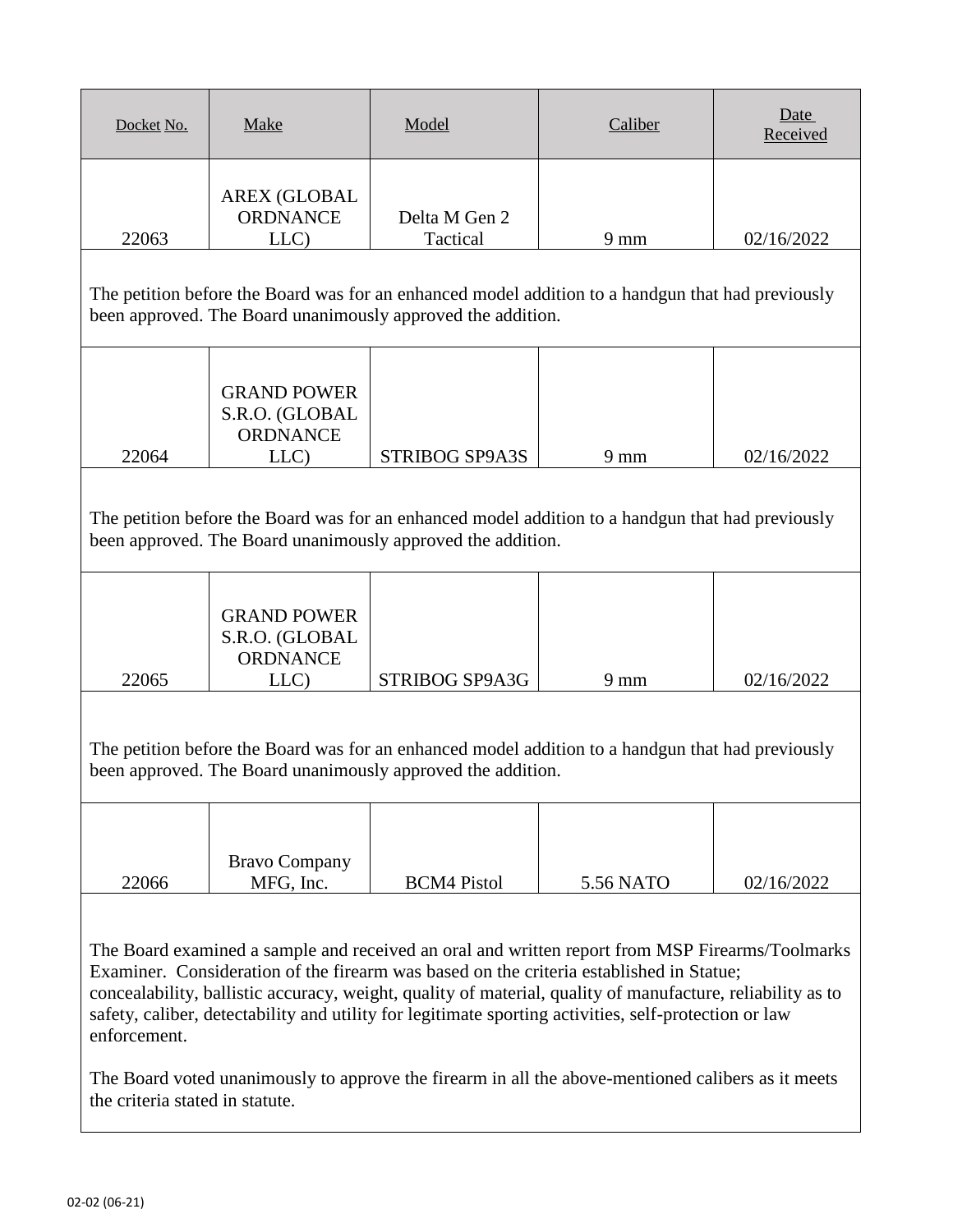| Docket No. | <b>Make</b>                              | Model                              | Caliber         | Date<br>Received |
|------------|------------------------------------------|------------------------------------|-----------------|------------------|
|            |                                          |                                    |                 |                  |
| 22067      | <b>DAN WESSON</b><br><b>FIREARMS/NYI</b> | <b>ELITE SERIES</b><br><b>FURY</b> | $10 \text{ mm}$ | 02/16/2022       |

The Board voted unanimously to approve the firearm in all the above-mentioned calibers as it meets the criteria stated in statute.

|       | <b>TISAS (SDS)</b> |                 |      |            |
|-------|--------------------|-----------------|------|------------|
| 22068 | <b>IMPORTS</b> )   | PX-9 Gen 3 Duty | 9 mm | 02/16/2022 |

The Board examined a sample and received an oral and written report from MSP Firearms/Toolmarks Examiner. Consideration of the firearm was based on the criteria established in Statue; concealability, ballistic accuracy, weight, quality of material, quality of manufacture, reliability as to safety, caliber, detectability and utility for legitimate sporting activities, self-protection or law enforcement.

The Board voted unanimously to approve the firearm in all the above-mentioned calibers as it meets the criteria stated in statute.

|       | <b>TISAS (SDS)</b> | PX-9 Gen 3 |      |            |
|-------|--------------------|------------|------|------------|
| 22069 | <b>IMPORTS</b> )   | Tactical   | 9 mm | 02/16/2022 |

The petition before the Board was for an enhanced model addition to a handgun that had previously been approved. The Board unanimously approved the addition.

| 22070 | <b>SHADOW</b><br><b>SYSTEMS CORP</b> | $\cap$ R920 | 9 mm | 02/16/2022 |
|-------|--------------------------------------|-------------|------|------------|
|       |                                      |             |      |            |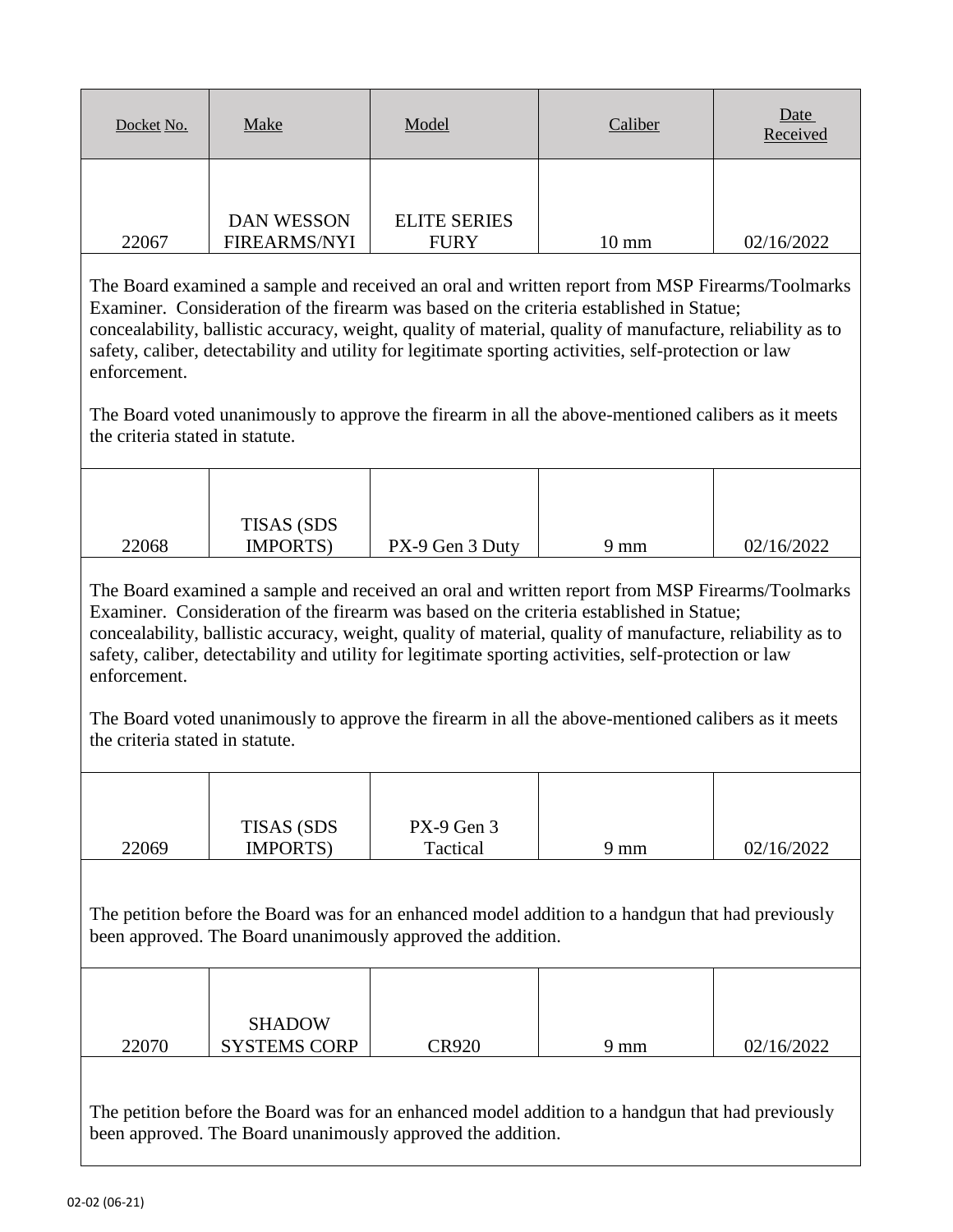| Docket No.                                                                                                                                                                                                                                                                                                                                                                                                                                                                                                                                                                 | <b>Make</b>                                               | Model                      | Caliber        | Date<br>Received |  |  |  |
|----------------------------------------------------------------------------------------------------------------------------------------------------------------------------------------------------------------------------------------------------------------------------------------------------------------------------------------------------------------------------------------------------------------------------------------------------------------------------------------------------------------------------------------------------------------------------|-----------------------------------------------------------|----------------------------|----------------|------------------|--|--|--|
| 22071                                                                                                                                                                                                                                                                                                                                                                                                                                                                                                                                                                      | <b>SHADOW</b><br><b>SYSTEMS CORP</b>                      | DR920P                     | $9 \text{ mm}$ | 02/16/2022       |  |  |  |
| The petition before the Board was for an enhanced model addition to a handgun that had previously<br>been approved. The Board unanimously approved the addition.                                                                                                                                                                                                                                                                                                                                                                                                           |                                                           |                            |                |                  |  |  |  |
| 22072                                                                                                                                                                                                                                                                                                                                                                                                                                                                                                                                                                      | <b>STOEGER</b><br>(STOEGER)<br><b>INDUSTRIES</b><br>INC.) | STR-9SC                    | $9 \text{ mm}$ | 02/17/2022       |  |  |  |
| The petition before the Board was for an enhanced model addition to a handgun that had previously<br>been approved. The Board unanimously approved the addition.                                                                                                                                                                                                                                                                                                                                                                                                           |                                                           |                            |                |                  |  |  |  |
| 22073                                                                                                                                                                                                                                                                                                                                                                                                                                                                                                                                                                      | <b>STOEGER</b><br>(STOEGER<br><b>INDUSTRIES</b><br>INC.)  | STR-9F                     | $9 \text{ mm}$ | 02/17/2022       |  |  |  |
| The petition before the Board was for an enhanced model addition to a handgun that had previously<br>been approved. The Board unanimously approved the addition.                                                                                                                                                                                                                                                                                                                                                                                                           |                                                           |                            |                |                  |  |  |  |
| 22074                                                                                                                                                                                                                                                                                                                                                                                                                                                                                                                                                                      | <b>Falkor Defense</b>                                     | FD-15P / Phantom<br>Pistol | <b>300 BLK</b> | 02/18/2022       |  |  |  |
| The Board examined a sample and received an oral and written report from MSP Firearms/Toolmarks<br>Examiner. Consideration of the firearm was based on the criteria established in Statue;<br>concealability, ballistic accuracy, weight, quality of material, quality of manufacture, reliability as to<br>safety, caliber, detectability and utility for legitimate sporting activities, self-protection or law<br>enforcement.<br>The Board voted unanimously to approve the firearm in all the above-mentioned calibers as it meets<br>the criteria stated in statute. |                                                           |                            |                |                  |  |  |  |